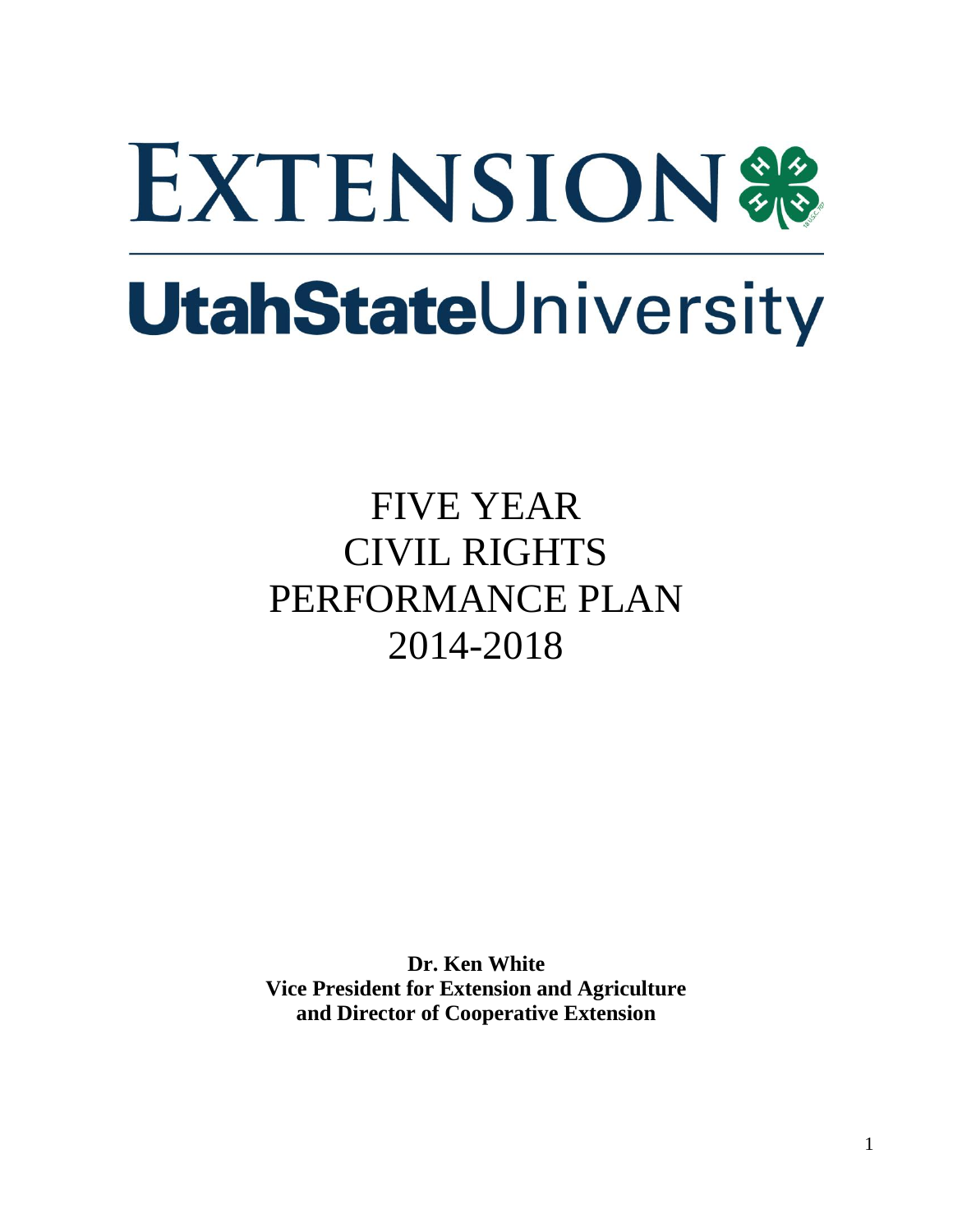# **Contents**

| Objective 5 - Expand under-represented racial and ethnic group's 4-H membership and volunteerism 5 |  |
|----------------------------------------------------------------------------------------------------|--|
|                                                                                                    |  |
|                                                                                                    |  |
|                                                                                                    |  |
|                                                                                                    |  |
|                                                                                                    |  |
|                                                                                                    |  |
|                                                                                                    |  |
|                                                                                                    |  |
|                                                                                                    |  |
|                                                                                                    |  |
|                                                                                                    |  |
| Goal Area V - Civil Rights Population and Clientele Projections (Parity Standards)                 |  |
|                                                                                                    |  |
|                                                                                                    |  |
|                                                                                                    |  |
|                                                                                                    |  |
|                                                                                                    |  |
|                                                                                                    |  |
|                                                                                                    |  |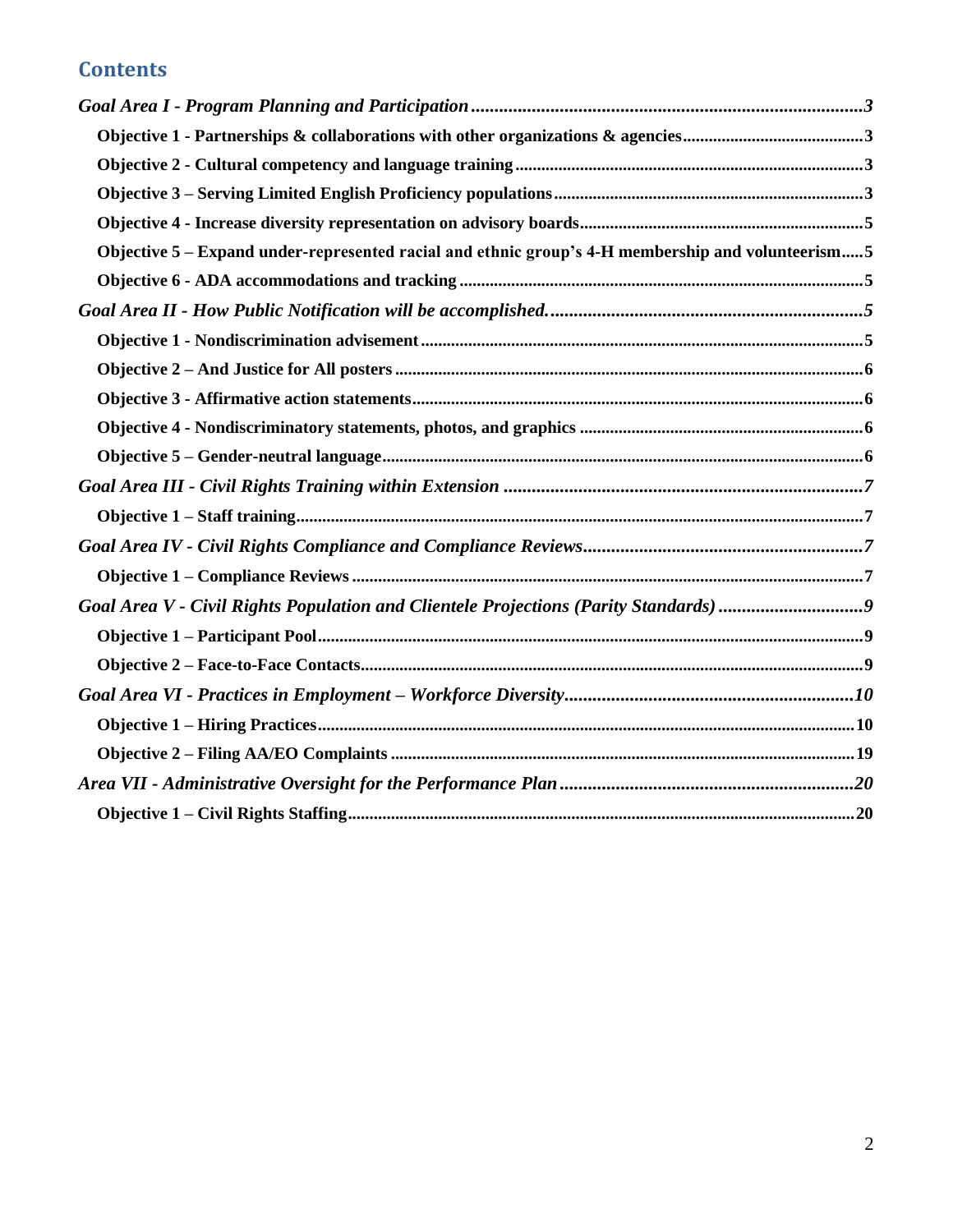# Utah State University Extension Civil Rights/Affirmative Action "Performance Plan" 2014-2018

#### <span id="page-2-0"></span>**Goal Area I - Program Planning and Participation**

Increase participation of people in underrepresented groups on county and statewide Extension advisory boards and expand participation in programs by those who have been traditionally underserved, including minorities and limited English proficiency persons.

<span id="page-2-1"></span>Objective 1 - Partnerships  $\&$  collaborations with other organizations  $\&$  agencies

The most successful Extension programs often demonstrate partnerships and collaborations with other organizations and agencies. USU sponsored programs opportunities allow Extension to educate partners and collaborators about the mandate that USU Extension must design, develop and deliver programs that are intended to reach all audiences without discrimination. To ensure that these partnerships and collaborations recognize the importance of non-discrimination a signed Standard Form 424B (OMB Approval No. 0348-0040) by the duly authorized representative is required of all applicants for USU Sponsored Programs. In section 6 the applicant certifies they "Will comply with all Federal statutes relating to nondiscrimination. These include but are not limited to: (a) Title VI of the Civil Rights Act of 1964 (P.L. 88-352) which prohibits discrimination on the basis of race, color or national origin; (b) Title IX of the Education Amendments of 1972, as amended (20 U.S.C. §§1681-1683, and 1685-1686), which prohibits discrimination on the basis of sex; (c) Section 504 of the Rehabilitation Act of 1973, as amended (29 U.S.C. §794), which prohibits discrimination on the basis of handicaps; (d) the Age Discrimination Act of 1975, as amended (42 U.S.C. §§6101-6107), which prohibits discrimination on the basis of age; (e) the Drug Abuse Office and Treatment Act of 1972 (P.L. 92-255), as amended, relating to nondiscrimination on the basis of drug abuse; (f) the Comprehensive Alcohol Abuse and Alcoholism Prevention, Treatment and Rehabilitation Act of 1970 (P.L. 91-616), as amended, relating to nondiscrimination on the basis of alcohol abuse or alcoholism; (g) §§523 and 527 of the Public Health Service Act of 1912 (42 U.S.C. §§290 dd-3 and 290 ee 3), as amended, relating to confidentiality of alcohol and drug abuse patient records; (h) Title VIII of the Civil Rights Act of 1968 (42 U.S.C. §§3601 et seq.), as amended, relating to nondiscrimination in the sale, rental or financing of housing; (i) any other nondiscrimination provisions in the specific statute(s) under which application for Federal assistance is being made; and, (j) the requirements of any other nondiscrimination statute(s) which may apply to the application."

<span id="page-2-2"></span>Objective 2 - Cultural competency and language training

Developing an increased understanding of the diverse cultures that Cooperative Extension serves is vital to its success and to attracting participation in programs, activities, and employment. All Extension personnel over the five year duration of this Performance Plan will engage in cultural competency training consisting of sessions in cultural awareness, cultural understanding, cultural knowledge, cultural interaction and cultural sensitivity. Training will be provided at regional staff meetings, annual professional development conferences and at other venues which bring together Extension personnel for training and instruction. On-line cultural competency informational materials will continue to be expanded on the Extension intranet site.

<span id="page-2-3"></span>Objective 3 – Serving Limited English Proficiency populations

Utah State University Extension - Limited English Proficiency (LEP) Policy

The increased diversity in Utah populations brings with it a clientele who may have limited communication ability to speak and read English. Utah State University Extension has a commitment to our learners who have limited English proficiency. We conduct ongoing training in each region so that faculty and staff better understand the laws that prohibit discrimination on the basis of national origin. The following information is to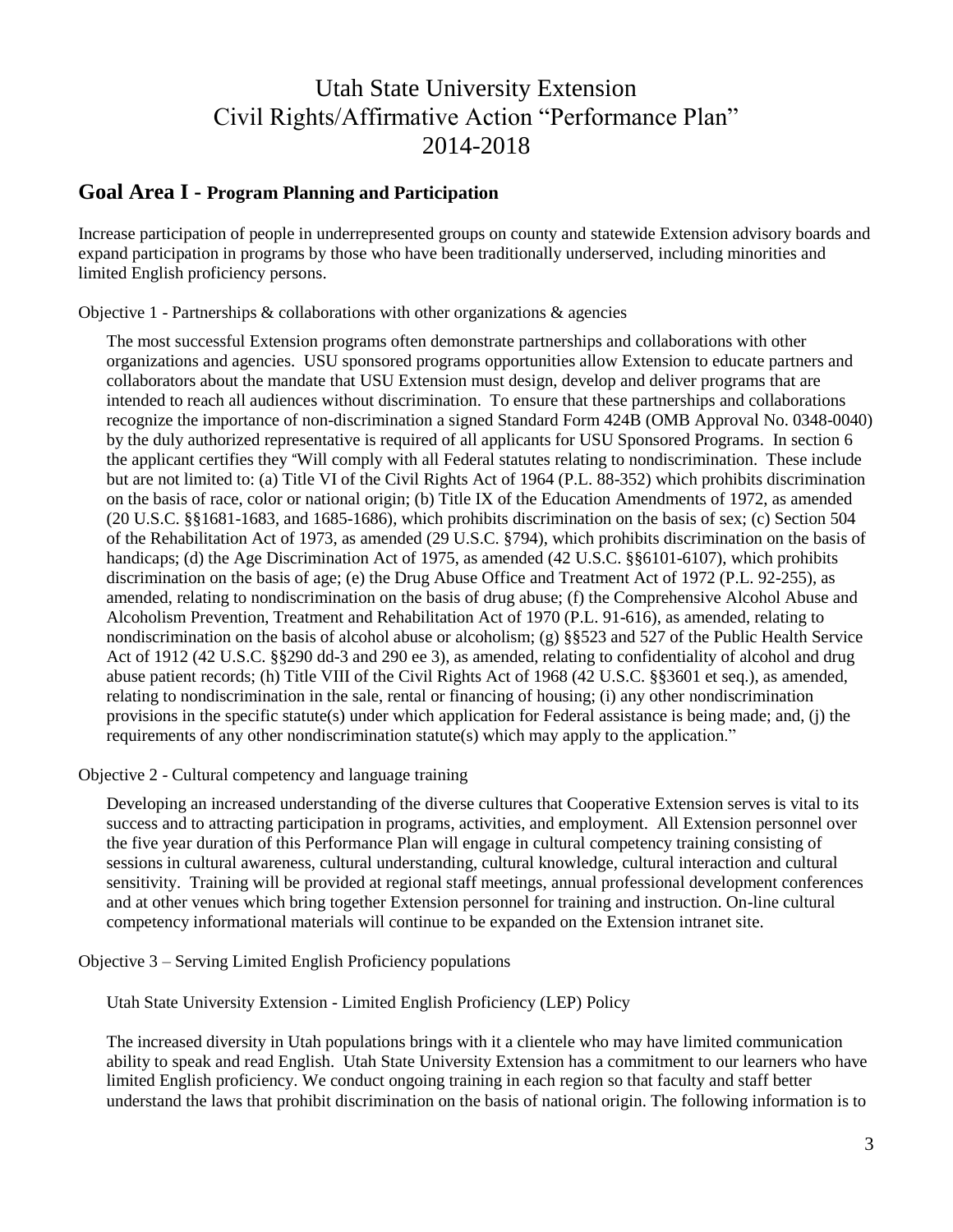be used by faculty and administrators as they determine which measures they will take to ensure that extension programs are accessible to this population.

The following laws, codes and executive orders guide our behavior.

National Origin Discrimination: It is unlawful to discriminate against any employee or applicant because of the individual's national origin. No one can be excluded from participation in programs or denied equal employment opportunity because of birthplace, ancestry, culture or linguistic characteristics common to a specific ethnic group.

7 CFR, Part 15 is the Code of Federal Regulation that effectuates program accessibility and all other aspects of the civil rights laws for USDA.

Executive Order 13166 specifies provision of language assistance to limited English proficient (LEP) individuals.

Title VI, Civil Rights Act of 1964 prohibits against exclusion from participation in, denial of benefits of, and discrimination under federally assisted programs on ground of race, color, or national origin.

Four LEP factors to consider

There are four factors that determine whether or not Limited English Proficiency [LEP] services should be provided by Extension:

(1) The number or proportion of LEP persons in the community;

(2) the frequency of contact Extension has or should have with LEP persons;

(3) the nature and importance of the benefit, service, communication, or information to the LEP person; and

(4) the resources available to Extension, along with the costs of providing language assistance.

For USU Extension, when the proportion of LEP persons who speak English less than "very well" reaches 5% of the population of a county then that county should be ready to provide LEP services for that group of LEP persons. LEP services include bi-lingual Extension employees and the use of interpreters when needed (experience has shown that LEP persons often have their own interpreter with them when they call or go to Extension Offices.) If there are no Extension faculty in an office that speak the LEP person's native language then people who speak the LEP language from other agencies located in the same building may be utilized as volunteer interpreters.

Extension materials should be translated as warranted by the frequency of contact with Extension (including high levels of participation) of LEP persons in any particular program. Programs targeting LEP persons should include LEP services. The frequency of contact with each LEP population varies by county.

Participation in USU Extension programs, by their nature, is voluntary unless the service is in partnership with an organization where participants are mandated by the organization to attend. This might include participants in the Expanded Food and Nutrition Education Program (EFNEP) or Supplemental Nutrition Assistance Program (SNAP-Ed) who attend USU Extension Health and Nutrition Programs. USU Extension programs do not rise to the critical level of importance to the LEP person as do federal, state, or local agencies dealing with health care (hospital, EMT, or emergency care), law enforcement (police), legal services, or access to mandated federal benefits.

Individual faculty members are not constrained by the LEP policy from pursuing program expansion to other language groups based on their Plan of Work.

Extension personnel who have special knowledge of Hispanic culture or the Spanish language, or whose subject matter specialization is pertinent to the health and safety of Latino communities, are asked to make their expertise available through collaboration on projects, grants, and research that benefit Hispanic persons and communities.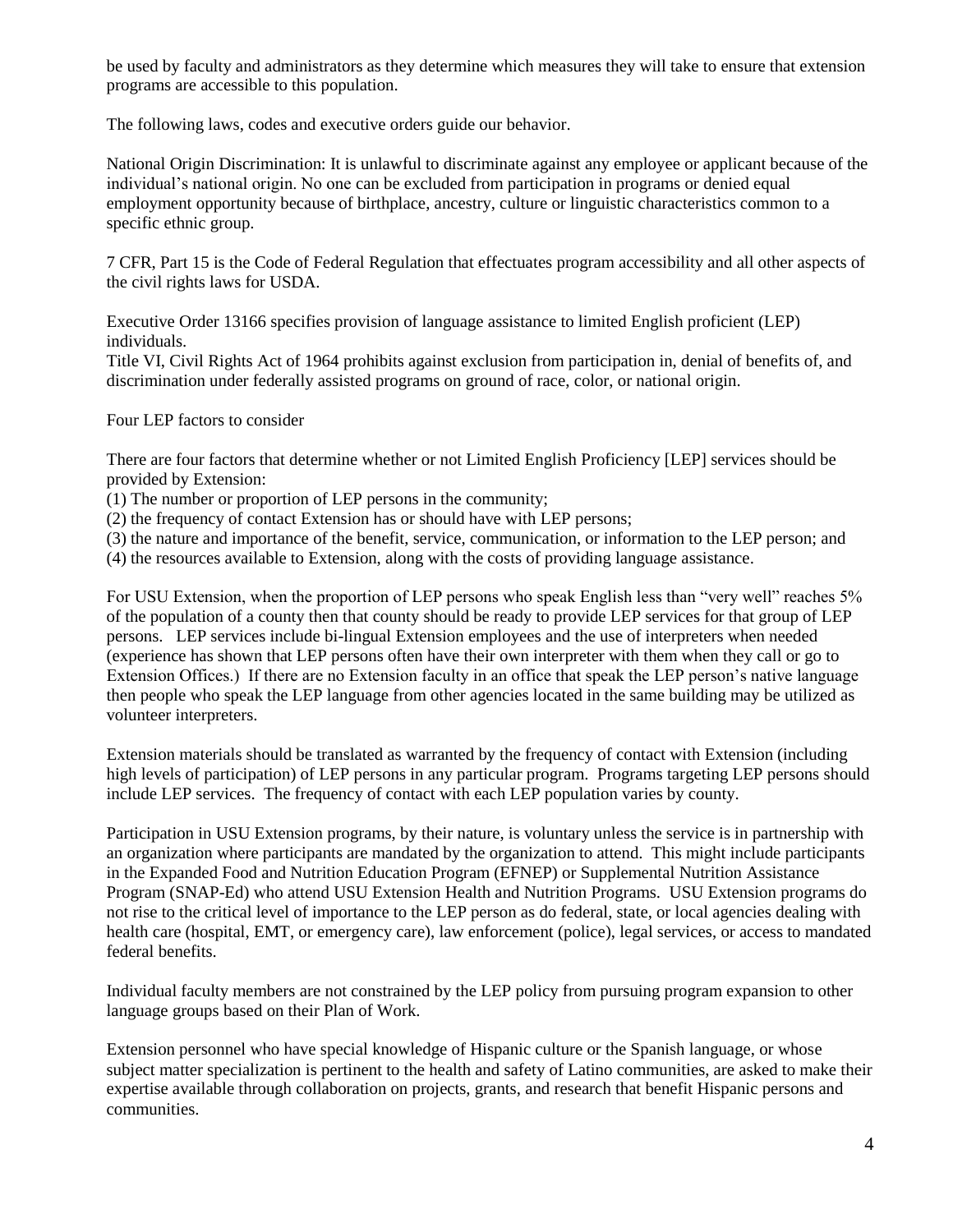Those producing instructional materials and programs for LEP persons should ensure that instructional content has been culturally adapted to be consistent with the target clientele's values and beliefs, as well as conveying information that will increase the group's understanding of how to operate in American culture.

<span id="page-4-0"></span>Objective 4 - Increase diversity representation on advisory boards

Increase participation of underrepresented groups serving on program planning and advisory boards. An annual review of the composition of advisory boards serving with county affinity/commodity boards and overall Extension advisory boards will be conducted by each unit. Benchmarks will be established and annually reviewed to determine changes of participation by underrepresented populations on such advisory boards.

<span id="page-4-1"></span>Objective 5 – Expand under-represented racial and ethnic group's 4-H membership and volunteerism

- Expand 4-H membership and volunteerism among under-represented racial and ethnic groups in Utah. Increase the membership and parent involvement of underrepresented racial/ethnic minority group members in structured 4-H youth and family/community clubs and special interest and/or study groups.
	- a. Annual comparisons from ES237 reports will be made to determine if increased membership numbers of underrepresented racial/ethnic minorities have changed as a result of statewide diversity training and 4-H actions from the previous year.
	- b. Counties will annually convene Expansion and Review meetings to measure the effectiveness they are having in expanding 4-H programs to under-served youth groups.

<span id="page-4-2"></span>Objective 6 - ADA accommodations and tracking

Adjust educational programs to accommodate and meet the needs and interests of clients with disabilities.

a. A review of the ADA requirements shall be conducted with all county Extension offices. Physical facilities utilized for Extension programs will be reviewed for ADA compliance, and publication statements announcing programs will carry the Utah State approved accommodations statement: *Special Needs. For any special arrangements including dietary, physical accesses, or other accommodation requests, check here and Utah State University Extension will contact you. Fifteen working days is needed to facilitate special needs requested.*

#### <span id="page-4-3"></span>**Goal Area II - How Public Notification will be accomplished.**

Utah State University is committed to nondiscriminatory notification of all stakeholders regardless of race, color, national origin, sex, age, or disability for the programs and activities provided throughout the state.

<span id="page-4-4"></span>Objective 1 - Nondiscrimination advisement

Advise potential program recipients of program availability and requirements of nondiscrimination on the basis of race, color, national origin, sex, age, or disability.

a. All reasonable efforts will be undertaken to inform potential program participants of Extension activities and programs. "All reasonable efforts" shall be defined as the minimum effort required of Extension personnel when conducting programs in ethnically diverse communities in order to achieve program participation reflective of racial parity within the community. All reasonable efforts shall be documented including the uses of mass media, personal letters, newsletters, personal visits to encourage attendance of underrepresented groups, and Extension action plans for inclusion of underrepresented groups in program efforts.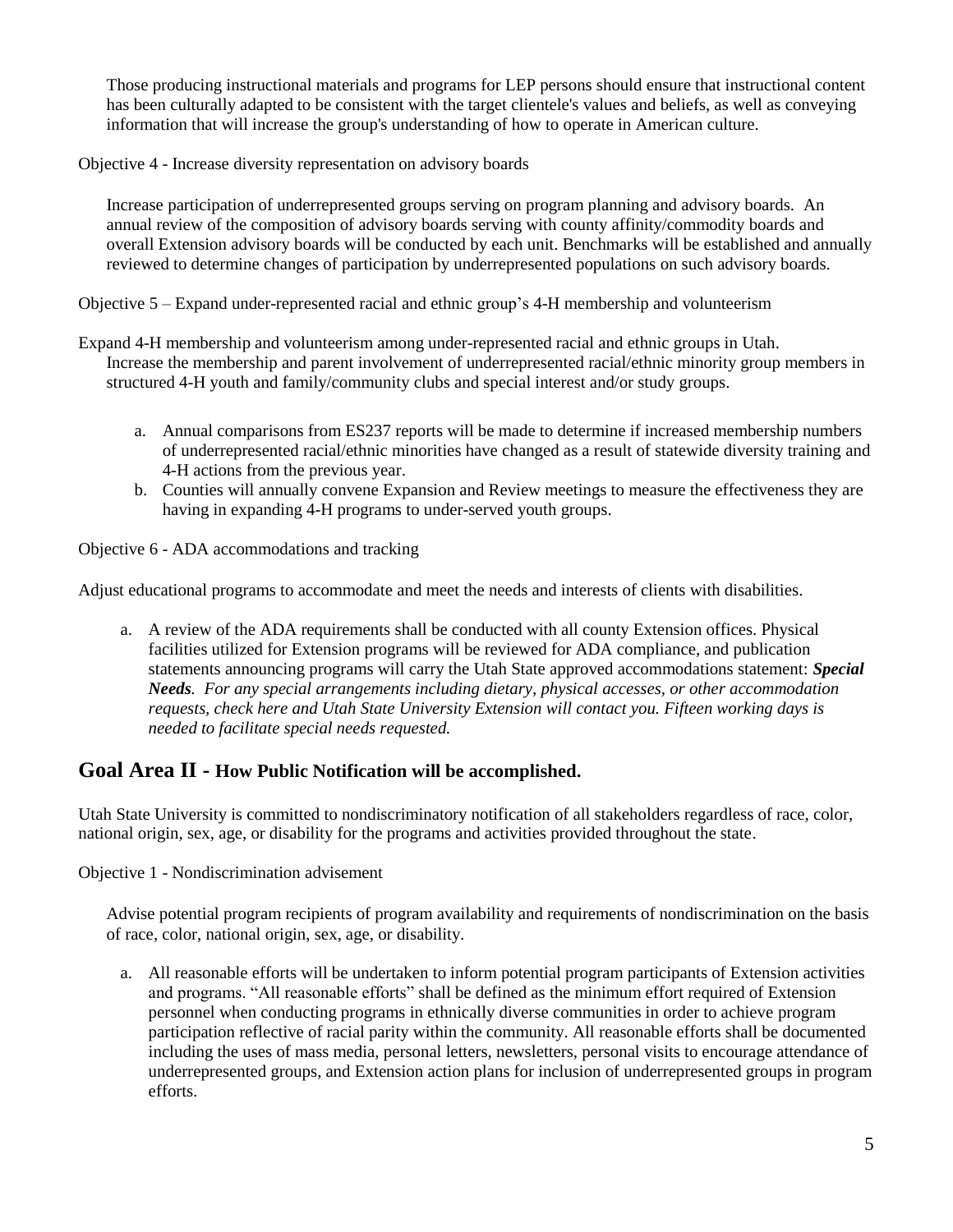b. All reasonable efforts will be made to develop, modify, and provide program materials for underrepresented groups including materials designed to accommodate language barriers, low literacy levels, and accommodation of those with disabilities.

<span id="page-5-0"></span>Objective 2 – And Justice for All posters

Displaying the most current version of the "And Justice for All" poster – procedures for filing a complaint openly and clearly communicated to the public.

a. The "And Justice for All" poster will be prominently displayed in each Utah Extension office and in public places regularly used and physically controlled by Extension educators at public meeting sites.

<span id="page-5-1"></span>Objective 3 - Affirmative action statements

*state, or federal law.*

All publications printed at the state or county level should be available in the dominant languages in each county and will use the appropriate affirmative action statement. When possible these publications should also be made available to accommodate those with limited English proficiency. The short statement will be used on letterheads, newsletters, job announcements, flyers and most brochures:

*Utah State University prohibits discrimination and harassment based on race; color; religion; sex; national origin; age; genetic information; sexual orientation or gender identity/expression; disability; status as a protected veteran; or any other status protected by University policy or local,* 

The long statement shall be used with brochures, fact sheets, and other numbered publications:

*Utah State University is committed to providing an environment free from harassment and other forms of illegal discrimination based on race, color, religion, sex, national origin, age (40 and older), disability, and veteran's status. USU's policy also prohibits discrimination on the basis of sexual orientation in employment and academic related practices and decisions. Utah State University employees and student/client/clients cannot, because of race, color, religion, sex, national origin, age, disability, or veteran's status, refuse to hire; discharge; promote; demote; terminate; discriminate in compensation; or discriminate regarding terms, privileges, or conditions of employment, against any person otherwise qualified. Employees and student/client/clients also cannot discriminate in the classroom, residence halls, or in on/off campus USU-sponsored events and activities. This publication is issued in furtherance of Cooperative Extension work. Acts of May 8 and June 30, 1914, in cooperation with the U.S. Department of Agriculture, Kenneth White, Vice President and Director, Cooperative Extension Service, Utah State University.* 

<span id="page-5-2"></span>Objective 4 - Nondiscriminatory statements, photos, and graphics

Use nondiscriminatory statements, photos, and graphics to convey the message of equal opportunity in informational releases to the public. Extension will make all reasonable efforts to ensure that press releases, announcements, photographs, audiovisual, and other communication media convey equal opportunity regardless of race, color, sex, national origin, age, or disability. Documentation of accommodations made will maintained by campus Extension specialists in personal civil rights files.

<span id="page-5-3"></span>Objective 5 – Gender-neutral language

Use gender-neutral language in publications, communications, and programs. All educational materials shall be written and presented in such a manner as to eliminate the perception of gender bias in every Utah minority culture. Developers of publications will be encouraged to check all publications to ensure gender-neutral language and that appropriate civil rights statements are included in the publication.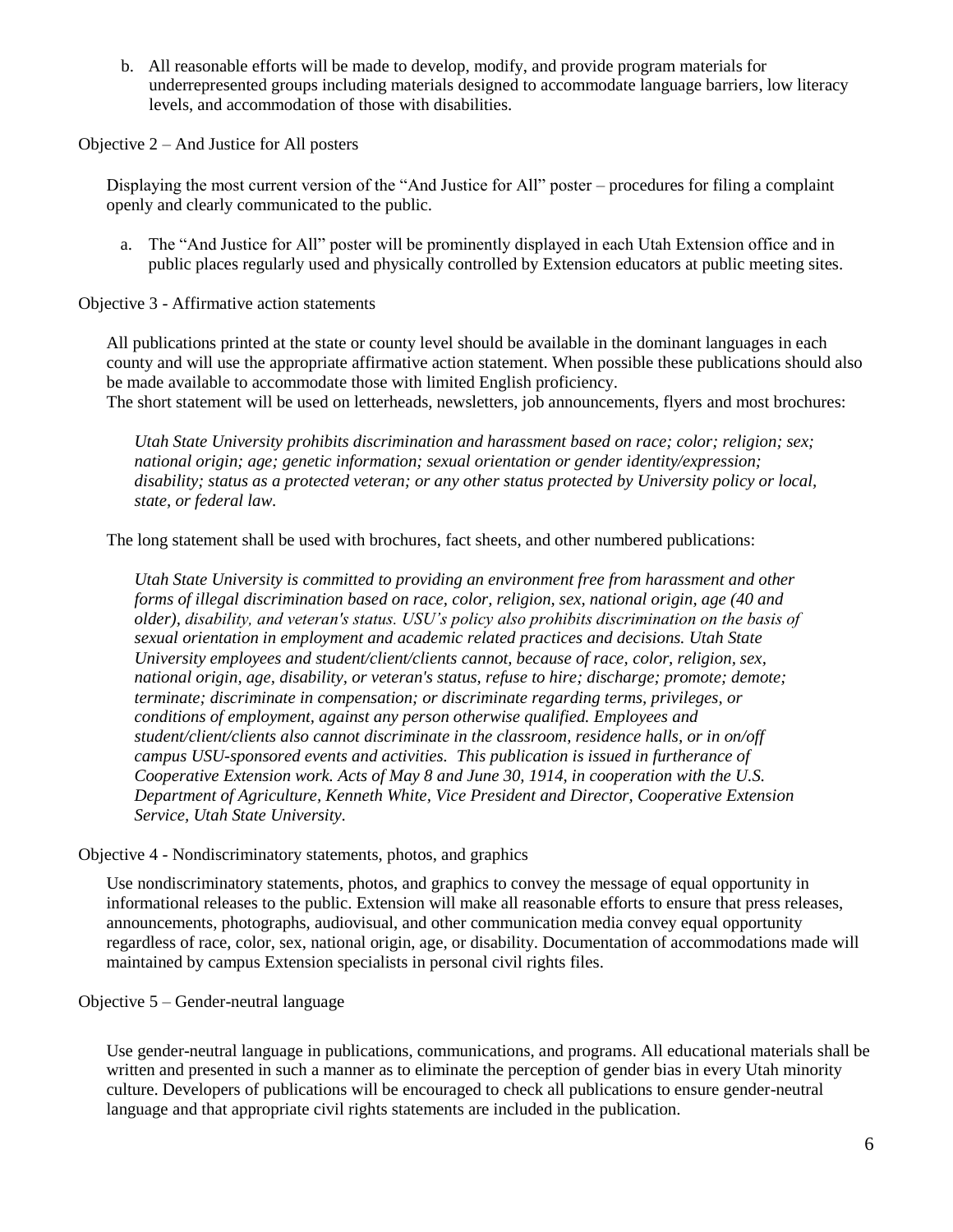# <span id="page-6-0"></span>**Goal Area III - Civil Rights Training within Extension**

<span id="page-6-1"></span>Objective  $1 -$  Staff training

The following specific plans and procedures for providing all staff training on civil rights and affirmative action are in accordance with regulations which include training on addressing complaints*.*

Continued diversity/cultural training will be offered to provide a better understanding of other cultures and to provide strength in programming from a variety of sources. Venues for presentation shall include the annual extension professional development meetings, new staff orientation and regional training venues.

Conduct civil rights training at all levels (orientation and in-service). Utah State University Extension and the Affirmative Action/Equal Opportunity Office provide regular professional development training for employees at all levels to enhance awareness and understanding of diversity issues and to increase their ability to reach out to the underserved and underrepresented in Utah. Field staff are encouraged to participate in training and discussions held periodically in county staff meetings.

Conduct civil rights training for dealing with the growing diversity in communities among actual and potential Extension clientele.

The approved state civil rights statement focusing on the employee's civil rights obligation shall be included in the official role statement of Extension faculty and staff. A review of individual employee application of the principles of civil rights applied in their extension assignment shall be reviewed annually by the employee's immediate supervisor.

# <span id="page-6-2"></span>**Goal Area IV - Civil Rights Compliance and Compliance Reviews**

<span id="page-6-3"></span>Objective 1 – Compliance Reviews

Continue the implementation of a systematic procedure for conducting internal civil rights desk reviews including the creation of annual parity reports and face-to-face contact compared to US Census data. Both formal and informal reviews and follow up will be accomplished through the efforts of the civil rights liaison, County Director, and Regional Director.

County compliance reviews will be conducted once every five years for each county.

County reviews will include a review of the county civil rights records. The following areas will be monitored:

# Compliance Review Questionnaire - County Extension Programs

1. Does the county have program client data by race, ethnicity, and gender?\*

YES NO

#### Additional Program Areas

2a. Does the county have 4-H club summary data by race, ethnicity, and gender?\*\*

YES NO

2b. Are location of Clubs identified on a county map?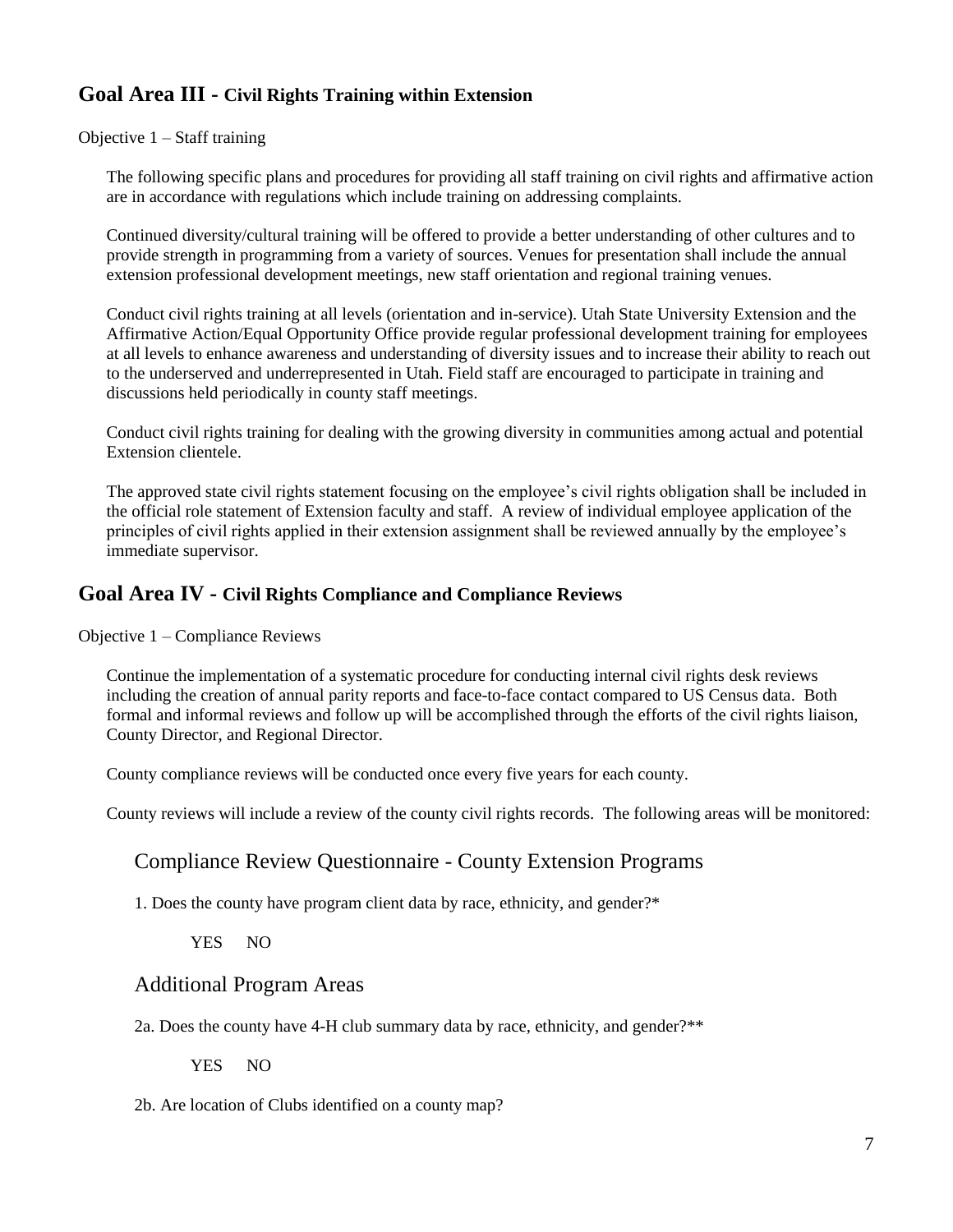YES NO

2c. Does the county have county camp data (Overnight and day camps) enrollment listings by race, ethnicity, and gender?\*\*

YES NO

2d. Does the county have lists of scholarships by recipients' race, ethnicity, and gender?

YES NO

2e. Does the county have lists of State, district, or county events by participants' race, ethnicity, and gender?\*\*

YES NO

# Extension Advisory Councils/Boards, Program Committees

3. Extension Advisory Councils/Boards, Program Committees lists that summarizes the number of members on it by race, ethnicity, and gender?

YES NO

#### Volunteers

4a. Master Gardeners' summary by race, ethnicity, and gender?\*

YES NO

4b. All 4-H Volunteers' summary by race, ethnicity, and gender?\*\*

YES NO

4c. Other program volunteers' summary by race, ethnicity, and gender?\*

YES NO \*Information generated from Digital Measures. \*\*Information generated from 4H online.

#### Program Mailing lists

5. All program mailing lists by race, ethnicity, and gender?

YES NO

6. Within the past five years have there been any civil rights complaints filed with USU Extension?

YES NO

If Yes, how many and how were the complaint(s) resolved?

7. Does the county use the appropriate affirmative action statements in their printed materials?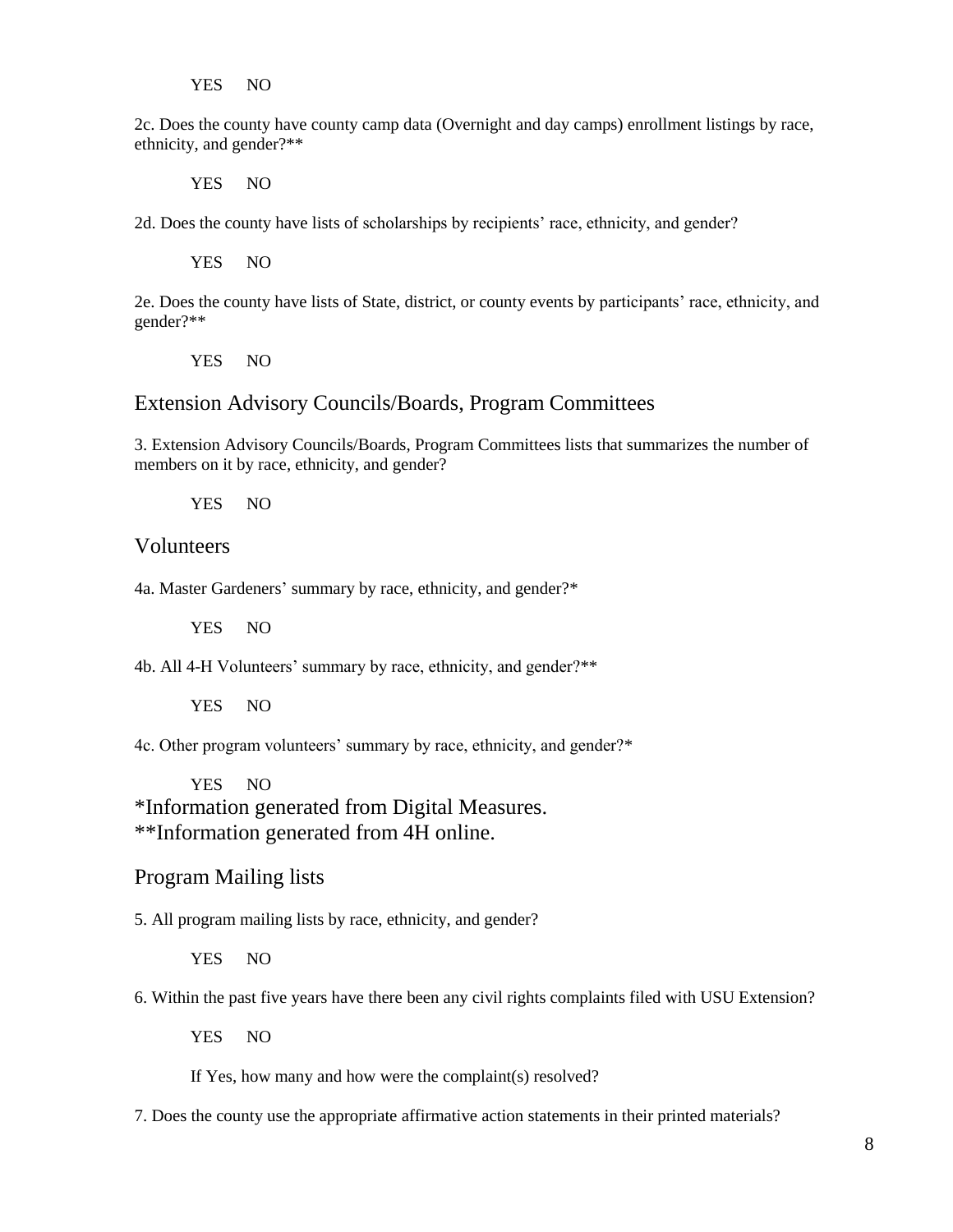YES NO

8. Has the county been asked to provide ADA accommodations?

YES NO

9. Does the county display the "And Justice For All" poster?

YES NO

#### <span id="page-8-0"></span>**Goal Area V - Civil Rights Population and Clientele Projections (Parity Standards)**

<span id="page-8-1"></span>Objective 1 – Participant Pool

Annually each county will determine the population eligible to participate in county Extension programs. They shall use the most current US Census demographic information or most current projected demographics available.

Ethnic Group % Utah Total Utah Ethnic Population % And Number Population Reached in USU Cooperative Extension Program - 2012 RACE 2,763,885 % Served No. Served White 91.9% 2,624,009 25.7% 774,322 Black or African Black of Allican 1.3% 37,119 21.3% 2013 21.3% 21.3% 21.3% Am. Indian and Alaska Native 1.5% 42,829 26.9% 15,270 Asian 2..2% 62,816 Native Hawaiian and  $\begin{bmatrix} 1.0\% \\ 1.0\% \end{bmatrix}$  28,553  $\begin{bmatrix} 4.4\% \\ 4.4\% \end{bmatrix}$  5,100 Other Pacific Islander 28.553 Persons reporting Persons reporting 2.2% 60,805 **ETHNICITY** Hispanic or Latino | 13.5% | 376,898 | 13.4% | 13.4% | 107,878 GENDER Males 50.2% 1,387,470 47% 394,295

a. The US Census 2012 estimate (Quickfacts) figures as shown in the chart below show the current statewide population by ethnicity and the numbers of face-to-face contacts made by Extension in 2012.

Denominator is based on 804,746 face-to-face contacts, the reported number of Utahans being served in 2012. This represents an equivalent of approximately 29% of the total of all race populations in the state.

Females 49.8% 1,376,415 53% 450,081

#### <span id="page-8-2"></span>Objective 2 – Face-to-Face Contacts

Each county will identify through the annual face-to-face contact reports the number of clientele contacted comparing that against the population of the county to establish parity goals.

The state parity goal in any given year is to serve the same percentage of each minority ethnic population as the total face-to-face contacts divided by the total state population. [See chart above]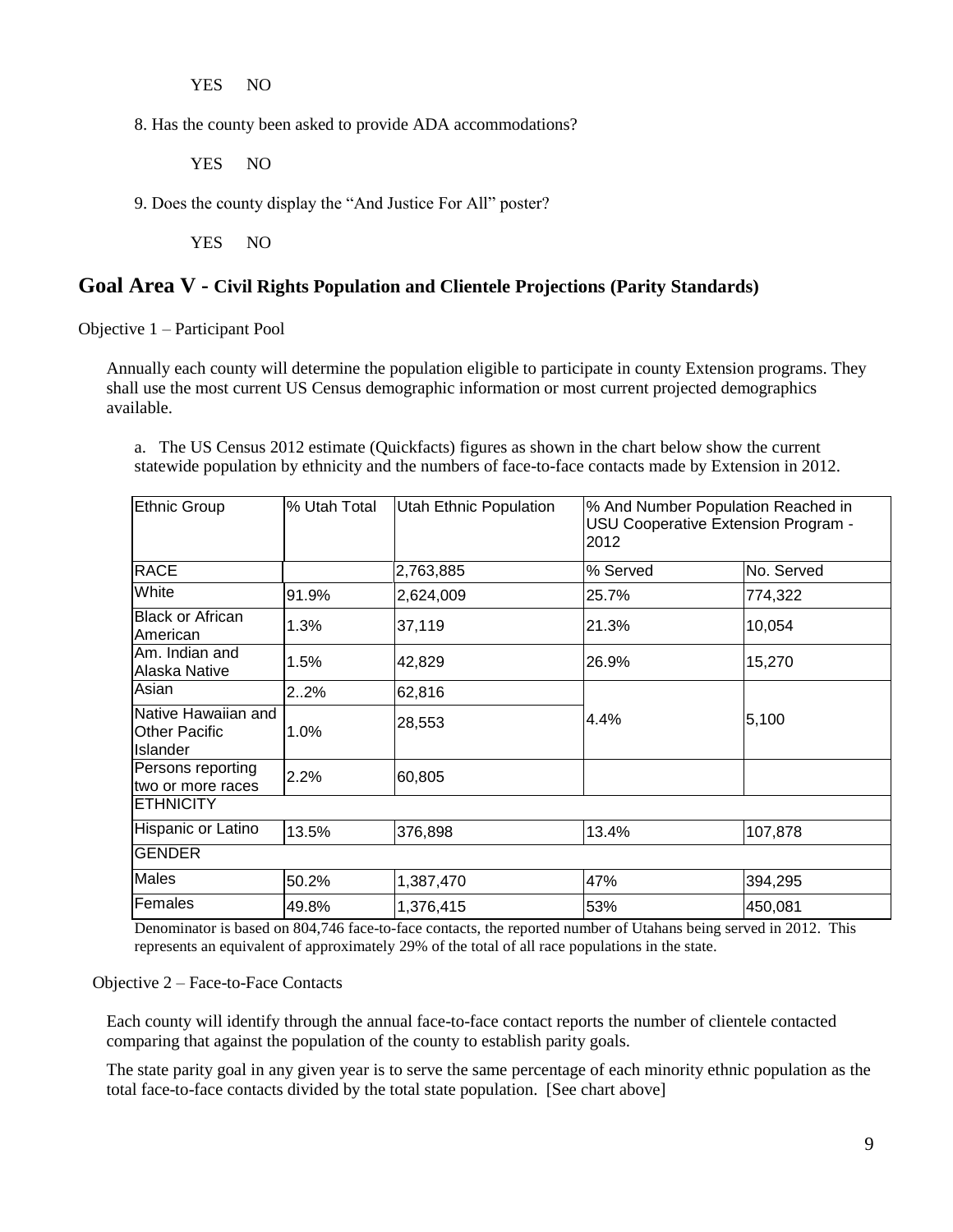# <span id="page-9-0"></span>**Goal Area VI - Practices in Employment – Workforce Diversity**

<span id="page-9-1"></span>Objective 1 – Hiring Practices

USU Extension follows the USU Policy Manual in regards to hiring practices.

#### **303.2 POLICY**

#### **2.1 Equal Opportunity**

Equal Opportunity in employment and education is an essential priority for Utah State University (USU) and one to which the University is deeply committed. Utah State University is dedicated to providing an equal opportunity climate and an environment free from discrimination and harassment for faculty, staff, students, applicants and participants in all programs/activities sponsored by USU. In accordance with established laws and University policies, the University prohibits discrimination and harassment based on race; color; religion; sex (including sexual harassment, pregnancy, childbirth, or pregnancy-related conditions); national origin; age; genetic information; sexual orientation or gender identity/expression; disability; status as a protected veteran; or any other status protected by University policy or local, state, or federal law.

#### **2.2 Affirmative Action**

Affirmative Action is designed to redress imbalances of minorities and women in the workforce. U.S. Presidential Executive Order 11246 (as amended) requires federal contractors to take "affirmative" steps to recruit, hire, and advance minorities and women when incumbency is significantly less than estimated availability in the labor force. Utah State University proactively undertakes good faith efforts to reach affirmative action goals. While affirmative action goals are not established for protected veterans or people with disabilities, the University undertakes affirmative steps to recruit, hire, and advance people with disabilities and certain protected veterans (disabled veterans, other protected veterans, recently separated veterans, and Armed Forces Service Medal veterans), as required by the Rehabilitation Act of 1973 and the Vietnam Era Veteran's Readjustment Assistance Act of 1974 (VEVRAA) as amended by the Jobs for Veterans Act(JVA) of 2002.

The University's Affirmative Action Programs, including goals, are available for review at the Merrill-Cazier Library's reserve desk or the USU Affirmative

# **303.3 RESPONSIBILITIES**

#### **3.1 Action/Equal Opportunity (AA/EO) Office.**

Responsible for developing annual Affirmative Action Programs (AAPs), monitoring affirmative action efforts and for providing equal opportunity counseling and training, as well as investigating complaints of illegal discrimination and/or harassment under this policy.

#### **3.2 Office of Human Resources**

Responsible for collecting data to assist in the affirmative action/equal opportunity effort. This office is also responsible for ensuring that all personnel policies and actions are in accordance with AA/EO laws and guidelines.

#### **3.3 Department Heads, Supervisors, Deans, and Vice Presidents**

Responsible for ensuring that employment decisions and treatment of students and participants in programs/activities sponsored by USU comply with principles outlined in this policy.

#### **3.4 Employees, Students, Applicants and Participants in Programs/Activities Sponsored by USU**

Responsible for bringing to the attention of the AA/EO Office any decisions, actions or behaviors felt to conflict with this policy.

#### **Effective Date of Last Revision: July 1, 1999**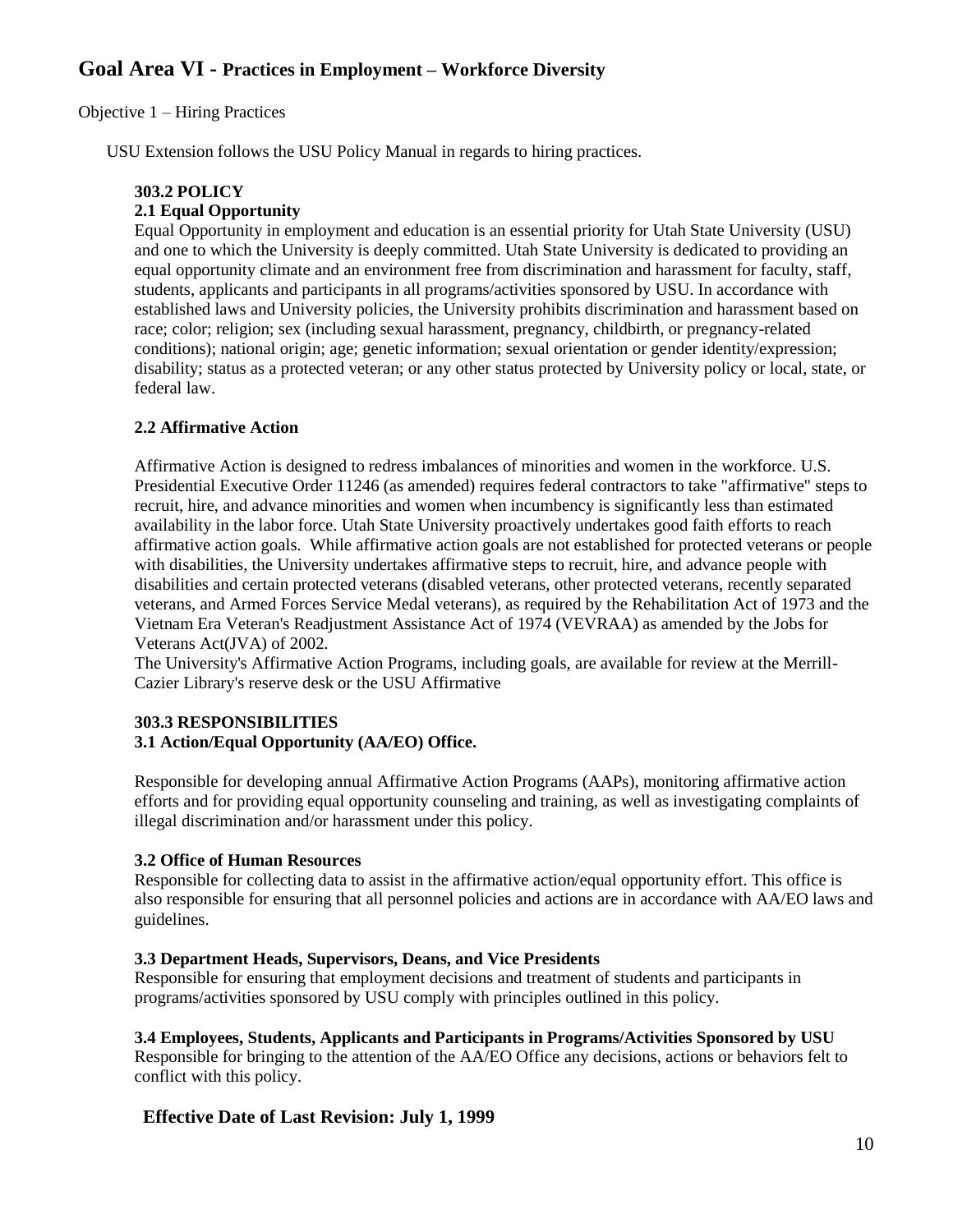#### **387.1 POLICY**

The Office of Human Resources is the official University employment entity for classified employment and is responsible to assure nondiscriminatory, equal opportunity practices in recruiting, screening, and/or testing of applicants for classified employment at the University without regard to race, color, religion, sex, national origin, age, disability, veteran's status, or sexual orientation.

Utah State University is also an affirmative action employer and in units underrepresented by minorities and/or women (according to their availability), the Office of Human Resources is responsible to ensure good faith efforts to seek and recruit individuals from these groups. According to law, Utah State University will take affirmative steps to hire qualified veterans and people with disabilities.

Utah State University is committed to hiring only United States citizens or aliens lawfully authorized to work in the United States.

The University will employ minors only in accordance with applicable state laws and rules and federal laws and regulations.

Any questions regarding the hiring of classified staff should be directed to the Office of Human Resources.

# **387.2 PROCEDURES**

#### **2.1 Open Positions**

(1) To initiate a search for a classified employee, the department head or director requests permission from the dean or vice president to fill an open position or establish a new one by submitting a Position Request Form.

If the request is approved, the completed Position Request Form is submitted to the Office of Human Resources to determine if a job description exists for the position. If there is no job description, a designated representative from the Office of Human Resources will assist the department head or director in completing the Job Description form. This form lists essential and nonessential functions for the position.

The Position Request and Job Description forms are reviewed by the Affirmative Action/Equal Opportunity (AA/EO) Office and returned to the Office of Human Resources.

All job openings (including internal searches) must be listed with the Office of Human Resources as soon as possible through completion of the Advertising Request Form by the department head or director.

(2) The Office of Human Resources, in consultation with the AA/EO Office, will contact the hiring department to determine search requirements based on circumstances and AA/EO needs from the following choices:

(a) Promote from within the department when there is only one employee who is clearly the most qualified and either there are no AA/EO needs or the appointment enhances departmental diversity.

(b) Search within the department when there are multiple qualified employees and AA/EO objectives will be met or are currently satisfied.

(c) Search within the University community when it is felt there are sufficient qualified University employees to compete for the open position.

(d) Select from a list of centrally held candidates who have priority status for interviewing.

(e) Search based on the appropriate external search process.

If a search is not required (2a or 2d above), the candidate selected must have the minimum qualifications for the position.

# **2.2 Recruitment**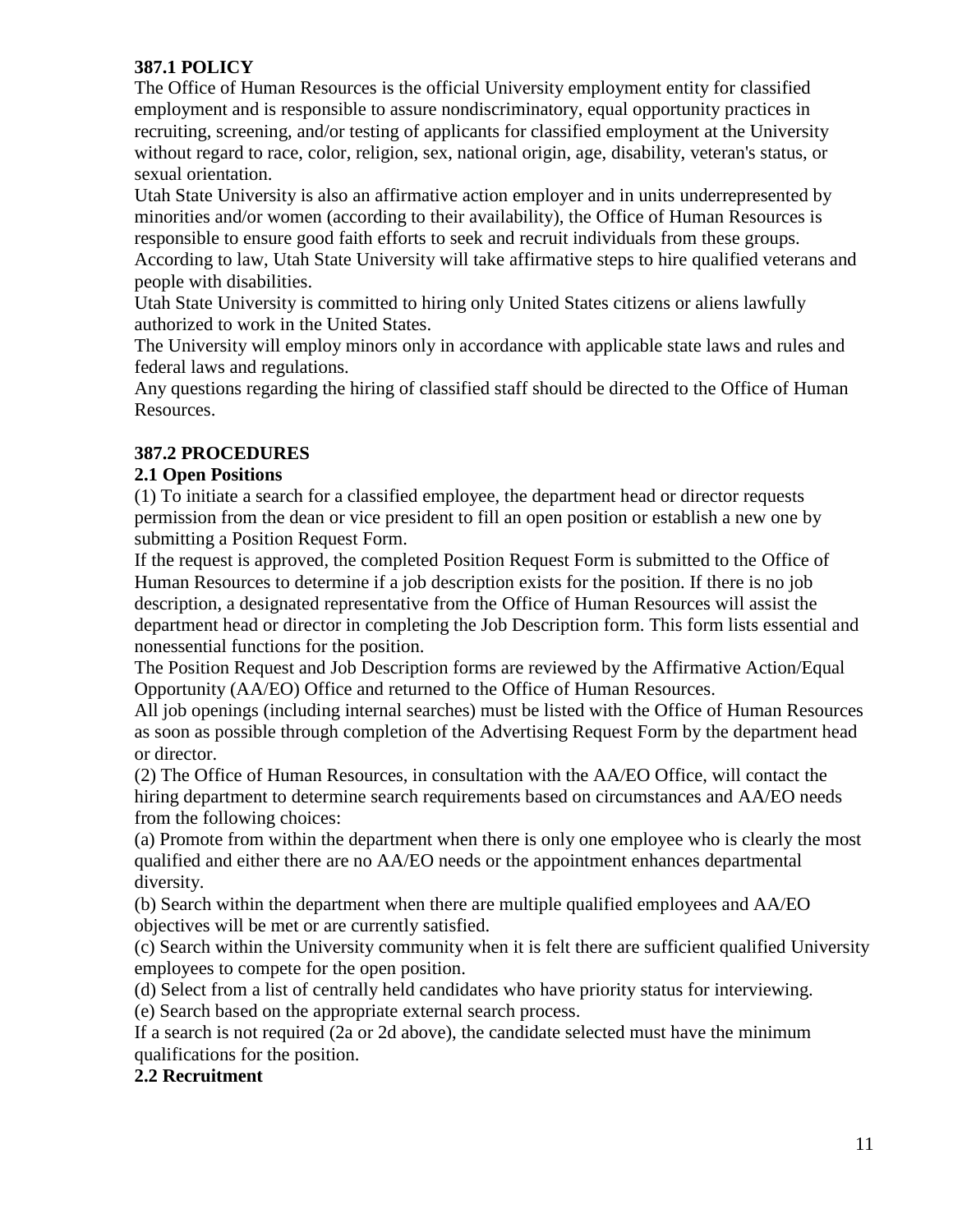Classified job openings are kept open for seven calendar days if there is not an available pool of qualified applications at the Office of Human Resources. Jobs may remain open for longer periods for affirmative action or other reasons.

(1) The Office of Human Resources will take the following steps to attract a broad and diverse pool of qualified applicants:

(a) provide recorded job lines that applicants can call for titles of current job openings.

(b) post job openings on the Office of Human Resources Job Board.

(c) announce internal searches on a dedicated job line, and send announcements to each department and to individuals who have indicated interest in particular areas. These openings will also be posted on bulletin boards around campus and advertised in campus newsletters*,* indicating the positions are only open to University employees who have been competitively hired through the Office of Human Resources or the Student, Part time and Temporary Employment Office.

(d) list jobs (except internal search positions) with Utah Job Service and other agencies. (e) assist the hiring department with placement and wording of advertisements for the position. All

advertising will include an AA/EO statement. For openings in units that are underrepresented by minorities and/or women, the Office of Human Resources (or search committee if one exists) will conduct an affirmative action search by advertising locally, and proactively seeking community resources to post/list job announcements to target applicants from these groups.

(f) provide a listing of job openings available via TTY, large print, audio, and Braille format upon request.

(2) Advertising is not required when a position is changed from hourly to budgeted salary within a department and:

(a) the position for which the hourly employee was originally hired was listed and filled through a competitive process (either the Office of Human Resources or Student, Part-time and Temporary Employment Office),

(b) the job responsibilities and the base salary have not changed substantially,

(c) the new budgeted position has been approved through completion of the Position Request Form, and

(d) the individual was competitively hired, and has been employed on an hourly basis for at least six months.

(3) Costs (such as advertising, employment agency fees, interview and recruitment travel, longdistance telephone charges, etc.) are the responsibility of the hiring department and must be authorized in advance by the department head.

(4) If any change in the status or advertising information of a job opening occurs, the Office of Human Resources should be notified immediately to modify or stop further recruiting efforts. (5) If circumstances require that an opening be filled immediately, the University reserves the right to close the job opening in less than seven calendar days. This requires the prior approval of the Office of Human Resources. The University will conform to Affirmative Action/Equal Opportunity guidelines.

(6) All advertisements will indicate to potential applicants that the University is an Affirmative Action/Equal Opportunity employer. In affirmative action searches, advertisers are encouraged to expand this statement to indicate that minorities, women, people with disabilities, and veterans are encouraged to apply.

(7) All job applicants are required to complete an Employment Application Form. Application forms contain important information for applicants and critical releases they must sign. Completed application forms must be submitted as early as possible in the interviewing process. Under normal circumstances, no offer of employment may be made before the University receives the completed application form.

#### **2.3 Selection**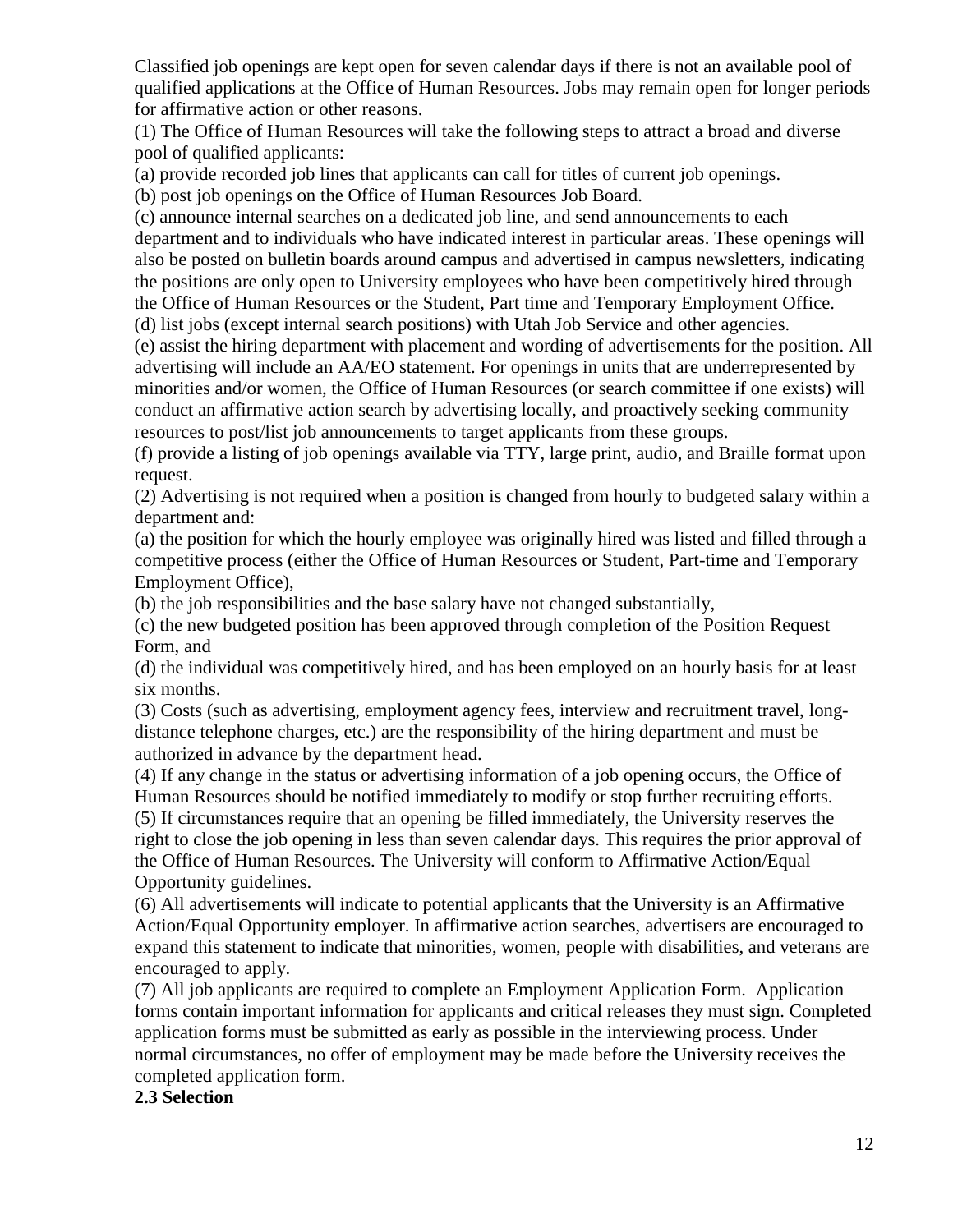(1) The Office of Human Resources will review applications and refer qualified applicants to departments for interviews. The candidate's employment application and a referral card will also be forwarded to the hiring department.

(2) Search committees are not required for classified positions; however, if search committees are used, their composition must be reviewed by the Office of Human Resources and should consist of male, female, and ethnic minority members, when possible.

(3) Employment applications received directly by departments must be forwarded to the Office of Human Resources. Tests administered outside the Office of Human Resources must be reviewed by that office for compliance with federal guidelines. The Office of Human Resources is responsible for maintaining complete official files, resumes, and tests for classified job openings. (4) All applicants for employment should provide names of individuals who can be contacted as professional references. Reference checks are normally made by the hiring department. *References are to be considered with all other sources of information about applicants. Receipt of unsatisfactory responses constitutes grounds for denial/termination of employment. False information supplied to the University, including, but not limited to, information supplied on resumes, application forms, or during interviews relating to experience, credentials, past employment, salary history, job responsibilities, or other personal information, is grounds for withdrawal of employment offer and/or termination of employment.*

(5) If the candidate selected does not meet departmental affirmative action goals, written justification must be submitted on why the selected person should be hired. The written documentation must include the name of the selected candidate and the reason for not meeting affirmative action goals, and be submitted to the dean or vice president for approval before an offer is extended to the individual. Upon approval of the dean or vice president, the documentation is sent to the Office of Human Resources for review. If the Director of the Office of Human Resources, in consultation with the AA/EO Office, approves the hire, the hiring department may make an offer to the candidate.

(6) Once the selected candidate accepts the position, all other applicants' referral cards must be completed and forwarded to the Office of Human Resources. The referral card will include a written statement of the specific reasons for non-selection. Applications of unsuccessful candidates are retained by the Office of Human Resources for consideration for other job openings.

# **2.4 Hiring**

(1) The hiring department is responsible for hiring decisions for classified staff positions. Offers of employment may be made to the successful candidate either verbally or in writing**.**

(2) The Employment Action Form will be submitted to the appropriate office for processing.

(3) If the proposed salary is not within established ranges for the particular job classification, the hiring department must obtain prior approval from the Office of Human Resources. Department heads or supervisors must have any salary outside of these ranges approved before communicating salary information to the prospective employee.

(4) Appointment of new employees is effective only when compliance with all applicable hiring policies and procedures (including the department's affirmative action goals) is confirmed.

(a) More than one person may be hired from one Advertising Requisition if the job responsibilities and skills qualifications are similar and funding is available.

(b) A department may make an offer to another member of the applicant pool if the original hiree ends employment within 3 months of hire.

(c) An individual who ended employment in good standing may return to his/her vacated position (at the same salary) if an offer has not been made to hire another individual for the vacated position.

(5) The hiring department will be responsible for notifying applicants not selected. Supervisors should use care in conveying reasons for non-selection so as to preserve the dignity of applicants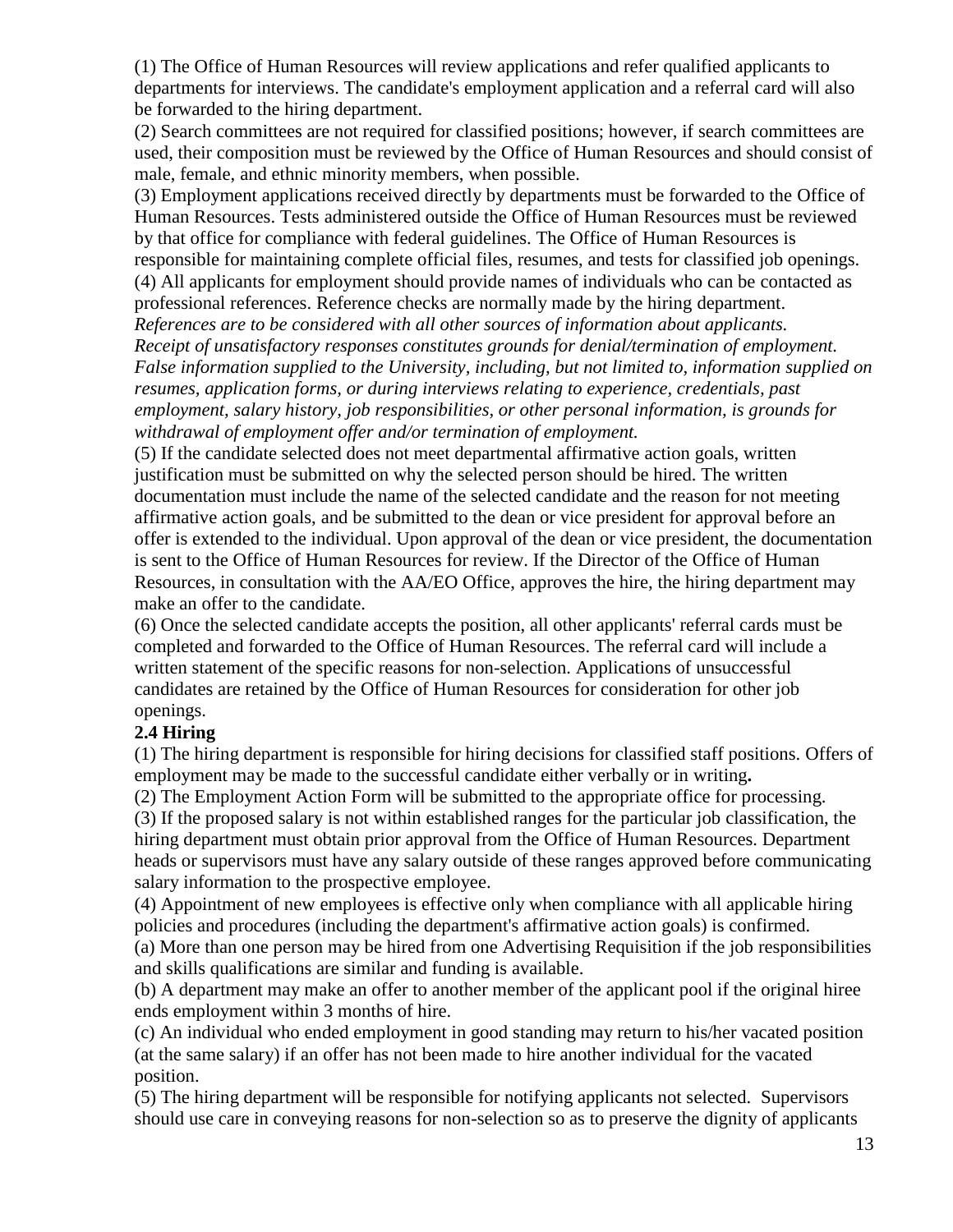and to keep the University free of possible liability. Assistance with this procedure can be obtained from the Office of Human Resources.

(6) A file containing information about each candidate interviewed will be retained by the hiring department for two years after the position closes.

# **2.5 Employment Eligibility Verification (I-9)**

(1) All persons hired to work in the United States after November 6, 1986, must submit documents proving their identity and their eligibility to work in the U.S. as required by the Immigration Reform and Control Act of 1986. Any time after an offer of employment has been accepted, but before the third working day of employment, newly hired employees must complete a U.S. Department of Justice Form I-9 "Employment Eligibility Verification." This form is available through the Office of Human Resources. If the form is not completed by the third working day, the prospective employee will be paid for time spent on the job before being notified of noncompliance by the Office of

Human Resources or the Student, Part-time and Temporary Employment Office and placed on leave-without-pay status until the I-9 is filled out. Leave without pay will be for an indefinite period of time during which the new employee may not work. The hiring department will take full responsibility if the I-9 is filled out incorrectly and is responsible for paying any fines levied by the U. S. Immigration and Naturalization Service.

(2) If an alien employee is hired, but at a later time fails to maintain employment authorization (does not receive an extension of his/her visa within specified time limits), the employee will be placed on leave-without-pay status. For example, a J visa must be extended before the expiration date listed on the IAP-66 Form. An H visa will be

adjudicated within 60 days of receipt of application by the U. S. Immigration and Naturalization Service, or interim employment authorization will be granted for up to 120 days.

#### **2.6 Introductory Employment Period**

Classified employees will have an introductory period of six months from the date of hire, during which their performance will be closely monitored. It is expected that all classified staff will become competent in their jobs during the introductory period. (See policy 395.)

# **387.3 RESPONSIBILITY**

# **3.1 Department Heads and Supervisors**

Responsible to administer hiring procedures according to this policy and coordinate a hiring procedures through the Office of Human Resources.

#### **3.2 Office of Human Resources**

Responsible for ensuring that correct hiring practices are followed and for designating who is responsible for recruitment and hiring. In addition, the Office of Human Resources will conduct a review at least annually, to ensure that all application procedures, tests, and other measures for classified employment are not discriminatory based on AA/EO categories listed on page 1 of this policy.

# **3.3 Affirmative Action/Equal Opportunity Office**

Responsible for ensuring that good faith affirmative action efforts are undertaken to obtain a diverse applicant pool and to meet affirmative action goals. In addition, the AA/EO Office monitors all application procedures, tests, and other measures for classified employment on a yearly basis.

**Open Positions – Faculty and Professional Employees Number 394 Subject: Faculty and Professional Staff Employment Covered Employees: Faculty and Professional Employees Date of Origin: January 24, 1997 Effective Date of Last Revision: January 30, 2004**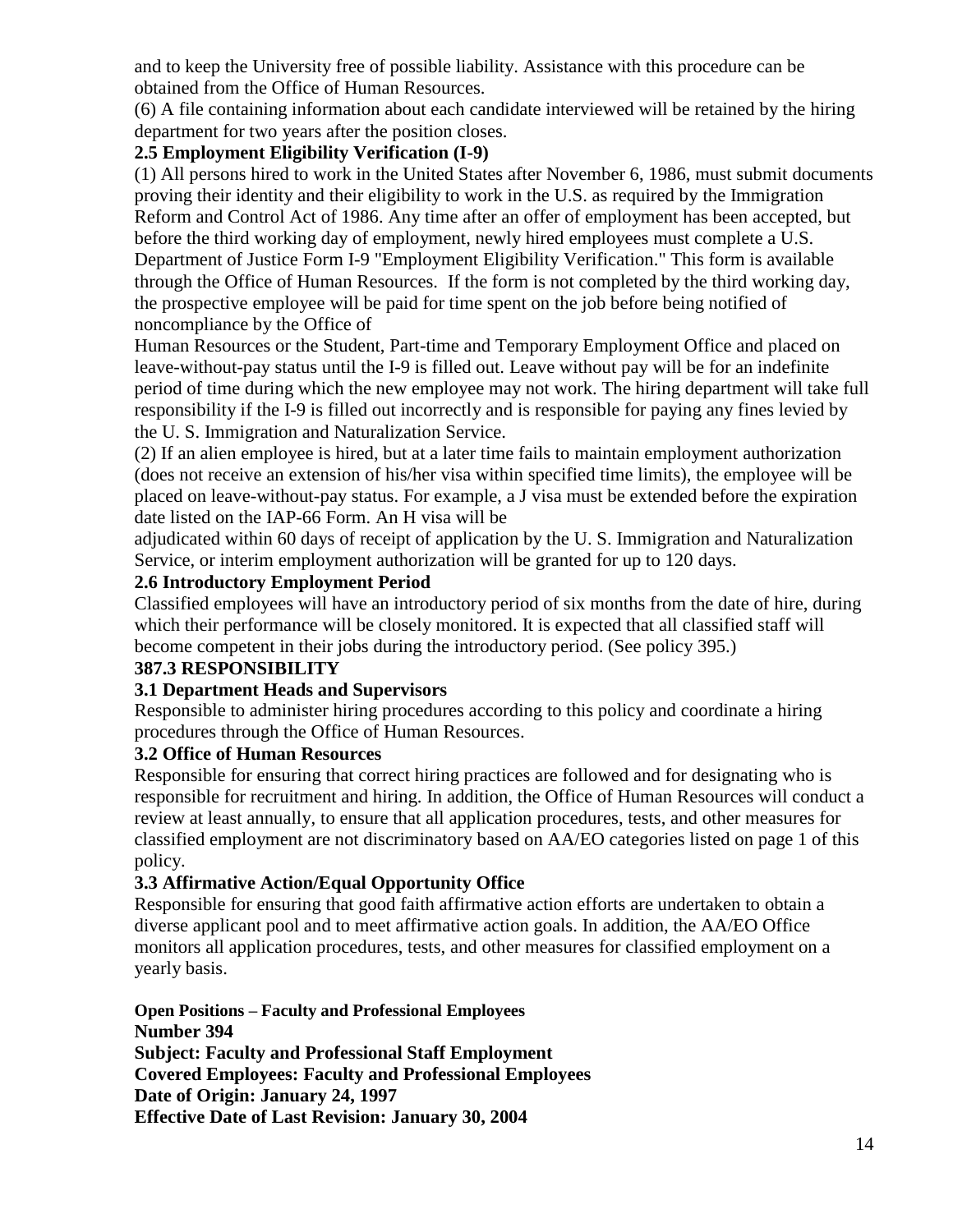#### **394.1 POLICY**

Utah State University strives to employ highly qualified, competent faculty and professional staff employees while promoting equal opportunity and diversity. Utah State University prohibits discrimination in employment based on race, color, religion, sex, national origin, age, disability, veteran's status, or sexual orientation.

Utah State University is committed to hiring only United States citizens or aliens lawfully authorized to work in the United States.

Any questions regarding the hiring of faculty and professional staff should be directed to the Office of Human Resources (OHR) or the Affirmative Action/Equal Opportunity (AA/EO) Office. For additional issues related to hiring of faculty, see policy 404.

#### **394.2 PROCEDURES**

# **2.1 Permission to Open Positions**

A. When a department head/director determines a need to fill an open faculty or professional (exempt) position, a **Request to Fill Open Position** form must be completed.

*NOTE: If this is a new position, a New Position Request must also be completed and sent through appropriate channels for HR and budget purposes.*

If the **Request to Fill Open Position** form is approved by the dean/vp, it is submitted to the AA/EO Office.

B. Request for a specific type of search should be based on departmental needs and Affirmative Action (AA) requirements. Departments are encouraged to contact OHR or the AA/EO Office to discuss the choices and requirements prior to completing the form. Information about meeting affirmative action requirements can be obtained through the dean/vp office, the HR Partners, or the AA/EO Office.

The types of searches to consider include:

6.2 waive normal search requirements in accordance with USU Policy Number 385 (Appointments of Opportunity);

6.3 promote from within the department when there is only one employee who is clearly qualified **and** there are no affirmative action goals for the specific job group or the action will meet the affirmative action goal;

6.4 search within the department when there are multiple qualified employees **and** there are no affirmative action goals for the specific job group or the action will meet the affirmative action goal;

6.5 search within the entire University community when it is felt there are sufficient qualified University employees to compete for the open position;

6.6 search based on the external search process.

*NOTE: In accordance with USU Policy Number 398 (Reduction-in-Force [RIF]), HR maintains a list of individuals terminated because of a RIF. These persons have a "right to first interview" if they meet the requirements of a specific position and that position is equal to or less than the position they previously held. HR will contact the department to discuss this process when there are qualified individuals under Policy 398 for a specific position.*

C. After comment by AA/EO, the **Request to Fill Open Position** form will go to the Provost's Office (for all positions relating to academic departments and Extension) or Vice President for Business and Finance (for all positions relating to nonacademic departments) for final approval. The form will be sent to OHR to:

1. Notify the department that the request has been approved.

2. Determine if an in-house job description exists for the position. If a job description does not exist, OHR will work with the department to develop an appropriate job description listing essential functions of the job.

If an open or University/Department-wide search is not required (B1 and B2 above), the candidate selected must have the minimum qualifications required for the position. Upon approval of the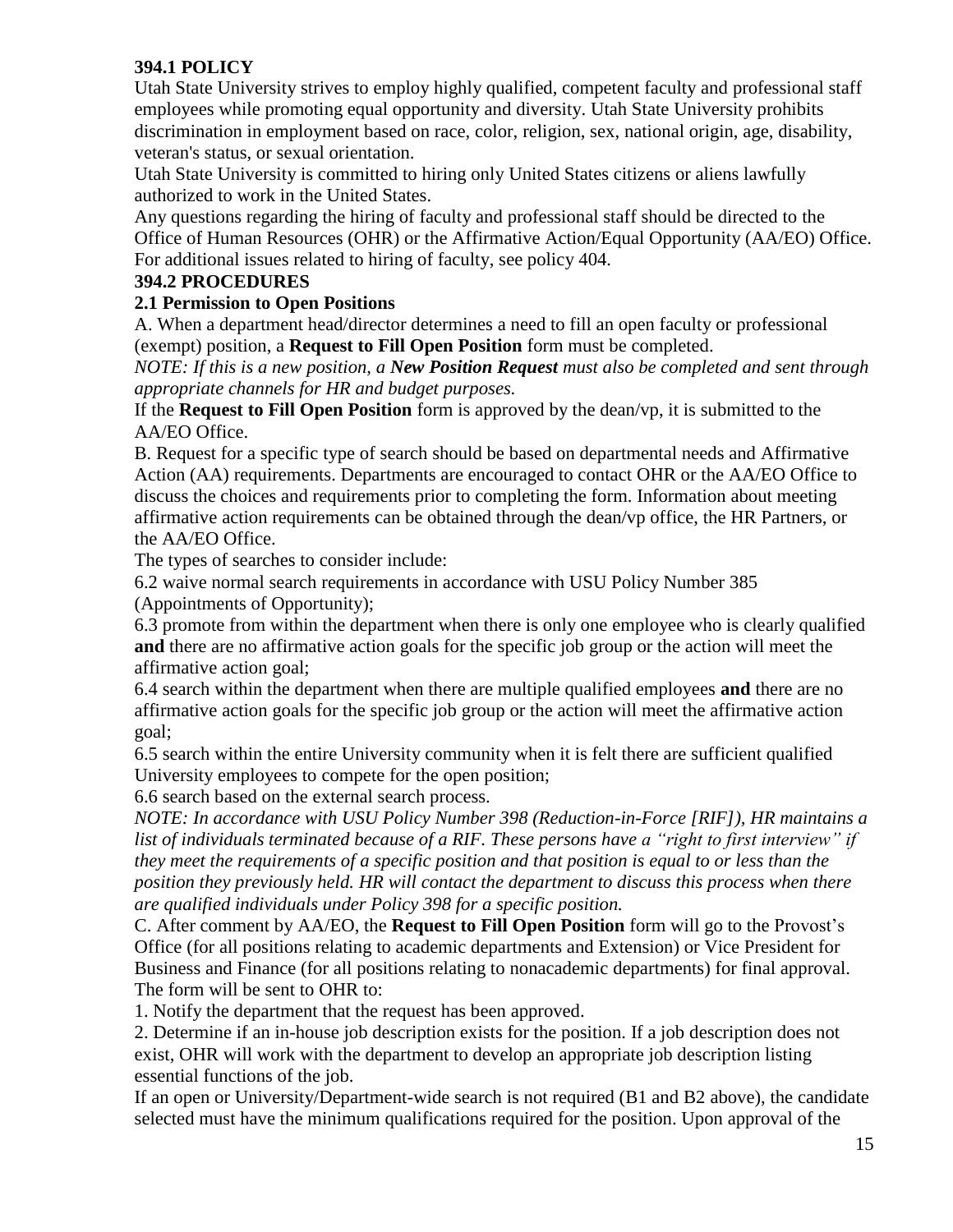# **Request to Fill Open Position** form, the procedure may advance to "2.6 Appointment

Procedures."

D. If a search is required to fill the position, the department head or director will appoint a search committee. This committee will be appointed in consultation with and approval of the dean or vice president. The Dean/VP is responsible for promoting ethnic and gender diversity on search committees. One person will be designated as chair for the committee.

# **2.2 Advertising the Position**

A. After the appointment of the search committee and **before advertising is placed (i.e., Exempt Positions Advertising Request approved)**, the following **MUST** be accomplished:

1. An OHR representative will meet with the chair of the search committee and/or an individual designated to provide administrative support to the search. This hiring orientation includes instructions on the advertising and hiring process. During the session, the OHR representative will:

306.9.1 review the job description for a listing of essential functions of the job;

306.9.2 present an orientation of the hiring process and respond to questions which might arise; and

306.9.3 provide a hiring packet containing hiring process information which includes (but is not limited to):

(1) a copy of "Procedures for the Employment of Faculty and Professional Staff;"

(2) an **Exempt Positions Advertising Request** form;

(3) **Applicants AA Information** cards ("green card");

(4) an **Applicants Selection/Nonselection** form;

(5) a **Finalists Selection/Nonselection** form; and

(6) other forms and information as required.

2. A representative from the AA/EO Office must meet with the search committee **prior to** 

**submission of the Exempt Positions Advertising Request form**. This meeting will include, as a minimum:

a. discussion of the unit's affirmative action status; assistance in developing proactive procedures to increase the diversity of the applicant pool (specifically women and minorities when there is underutilization) to reach unit goals;

b. discussion of AA requirements relating to veterans and persons with disabilities;

c. discussion of Equal Opportunity (EO) requirements and recommendations on conducting nondiscriminatory searches; and

d. reviewing the Advertising Request form and position announcement as it relates to AA and EO issues and providing recommendations to the committee to assist them in finalizing these documents.

306 After the above meetings are completed, the chair of the search committee completes the **Exempt Positions Advertising Request** form, finalizes the position announcement and forwards the form with supporting documentation (the position announcement as a minimum) through the department head/director and dean/vp for their approval and then to the AA/EO Office for final review. The AA/EO Office will forward the completed form to OHR. The OHR is available to assist the search committee with the development and placement of advertisements. The following guidelines are recommended:

3. The position be advertised for a minimum of 30 calendar days from the date it first appears in the source with the widest circulation (i.e., for national advertising, *The Chronicle of Higher Education* or other national-level publications). If unforeseen circumstances warrant a shorter search, a memo explaining the circumstances and requesting such should be included with the **Request to Fill Open Position** form.

4. In order to seek a broad and diverse applicant pool, all faculty and professional positions will be advertised nationally.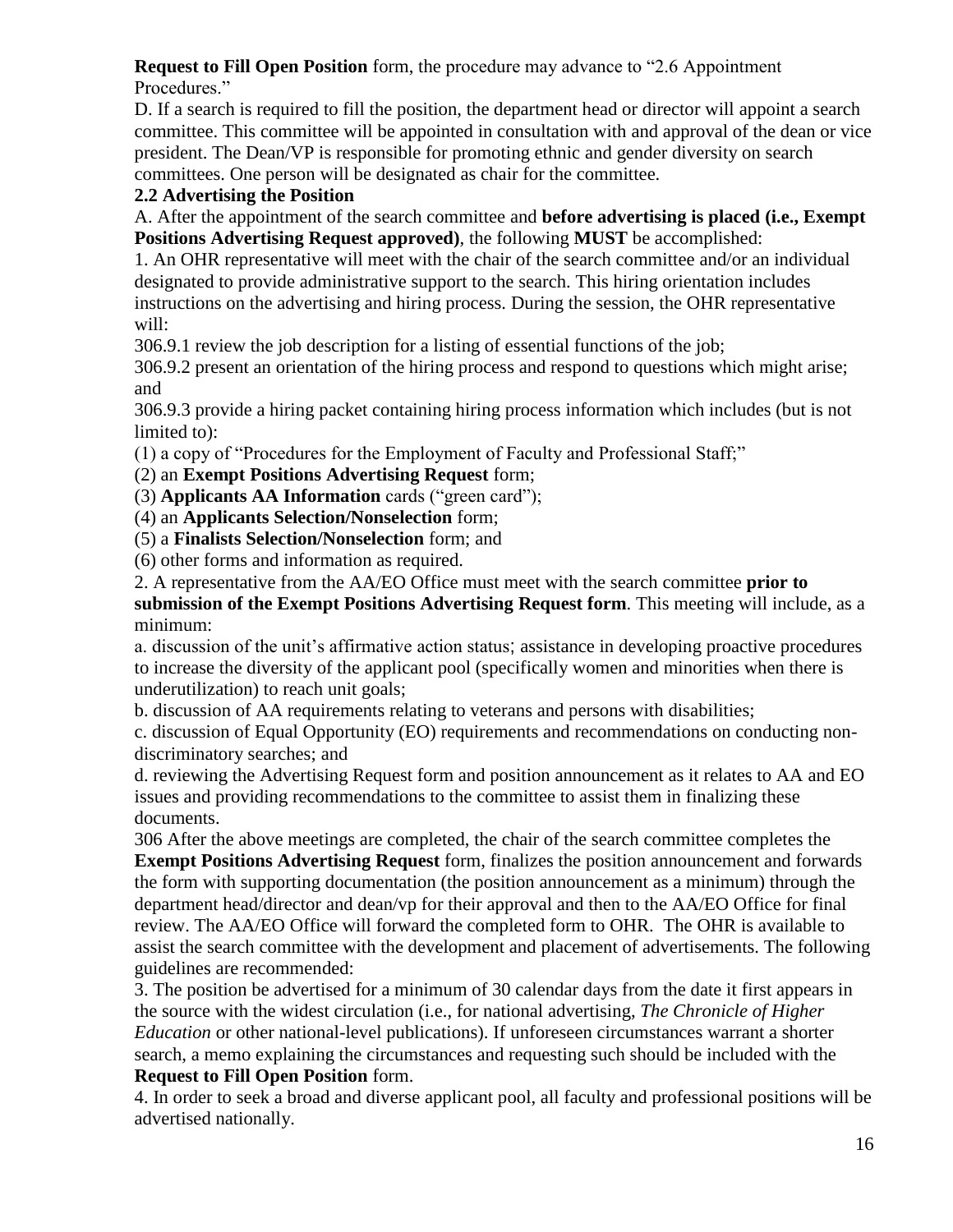5. A standardized advertising format, provided by the University, will be utilized wherever possible.

#### **2.3 Search for and Review of Applicants**

307 After an application is received, a letter of acknowledgment and the **Applicant AA Information Card** (with the name, job number and job title completed on the card), is sent to each applicant.

308 The committee screens each application according to the advertised criteria which is found on the full position announcement. This full position announcement is found, at a minimum, on the HR employment opportunities web site and should be referenced in all advertisements.

309 After the closing/review date specified in the advertisements, a list of finalists is developed. The names of all applicants are entered on the **Applicants Selection/Nonselection** form. Finalists are identified by entering "finalist" on the form. Those finalists to be interviewed on campus are identified by checking the "interview" column on the form. Reasons for nonselection, **based on the advertised qualifications**, are listed beside the names of those applicants not selected for further consideration.

AA/EO guidance suggests that at least three qualified candidates are identified as finalists to be interviewed. If the search fails to produce three qualified finalists, a memorandum must be forwarded with the **Applicants Selection/Nonselection** form (through the AA/EO Office to the Provost's Office) which details reasons why approval is sought to interview fewer than three finalists and outlining, at a minimum, the following:

1. Efforts to obtain a broad and diverse applicant pool (i.e., advertising, networking, etc.).

2. If applicant pool is small, provide rationale for this. The forms and a copy of the curriculum vitae/resume of all finalists to be interviewed are given to the department head/director with the

**Applicants Selection/Nonselection** form. A summary of the committee's recommendations may also be included. The department head or director reviews the information and, if he/she approves, signs the form and forwards the information to the dean or vice president. The dean or vice president reviews the information and if he/she approves, signs the form, and forwards it, along with attached materials, to OHR. *NOTE: The signatures by the department head/director and dean/vice president indicates that: (1) they agree with the selections put forward by the search committee; (2) they agree that good faith efforts have been made to attract a diverse applicant pool when there is underutilization of women and/or minorities in the specific job group represented by the position; and (3) they agree that equal opportunity laws and regulations have been followed.*

The OHR forwards the form to the AA/EO Office to check for compliance with AA/EO guidelines. The AA/EO Office resolves any concerns and then forwards the packet to the President or Provost's Office with a recommendation to approve or not approve. *NOTE: Interviews are not to be scheduled with finalists until the President/Provost's Office has approved the Applicants Selection/Nonselection form.* If the committee (or department head/director or dean/VP) decides at a later date that persons indicated as finalists but not interviewed now need to be interviewed, they may do so by forwarding a copy of the curriculum vitae/resume of the person(s) to be interviewed to OHR. OHR will then send the **Applicants Selection/Nonselection** form through the AA/EO Office to the Provost's Office for approval. If the person to be interviewed is a new applicant, a new **Applicants Selection/Nonselection** form must marked as an "Addendum" and processed as outlined above.

# **2.4 Arranging and Conducting Interviews**

The President or Provost's Office reviews the Applicants Selection/Nonselection Form and associated materials, resolves concerns, authorizes interviews, and returns the packet to the Office of Human Resources.

Those applicants not selected as finalists should be notified in writing at this time. Interviews are scheduled, conducted, and the top finalists are determined.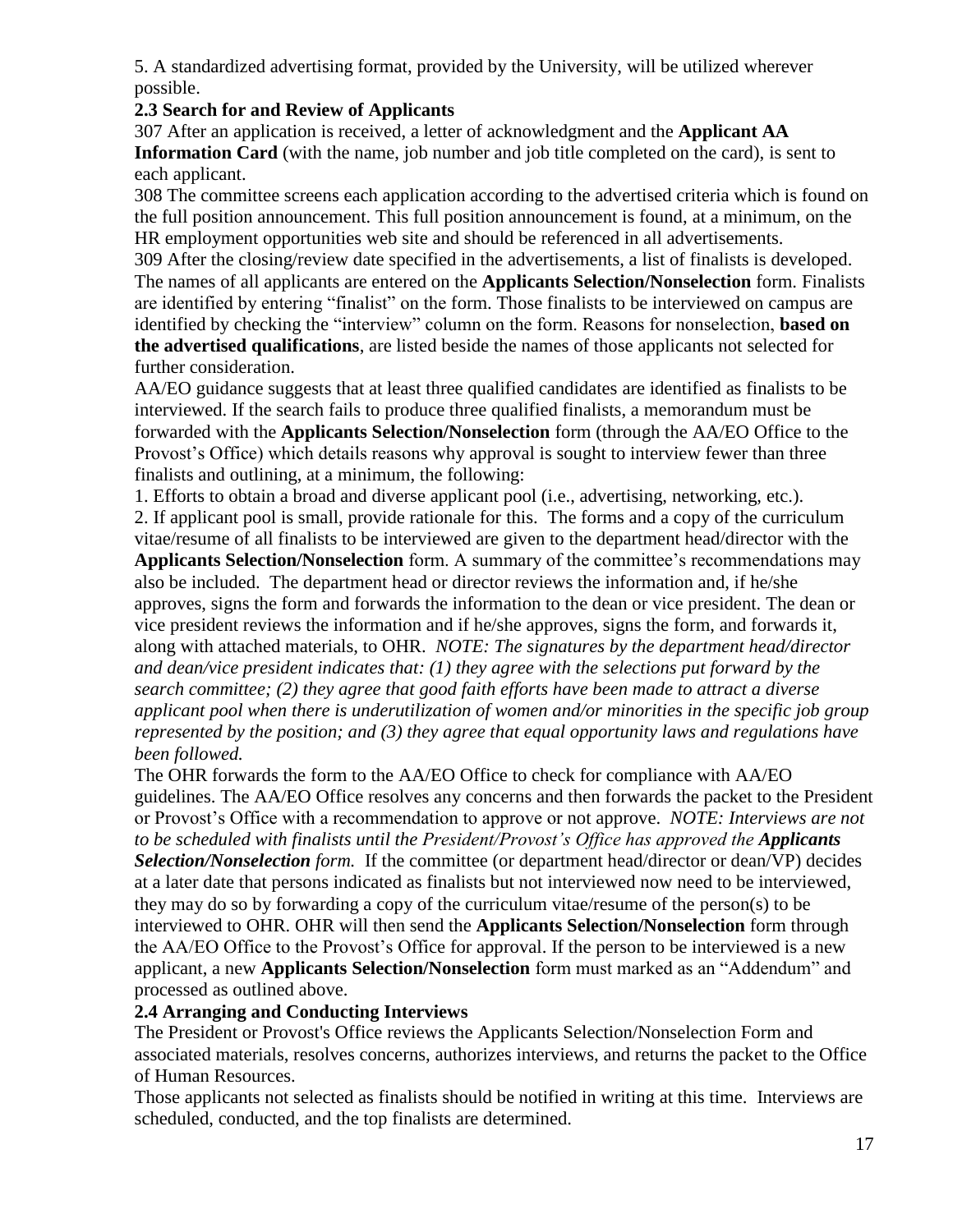#### **2.5 Making an Employment Offer**

Following approval of the department head and the dean/vice president, an offer may be extended to the selected candidate. (If the selected candidate declines the offer, an offer may be made to any of the other finalists.) The Finalist Selection/Nonselection Form is then completed, listing all finalists and giving specific reasons for those not offered the position. The candidate must be informed in writing that the offer is subject to approval by central administration. Certain administrative positions as defined by the Board of Trustees will be subject to their approval. The form is then forwarded to the AA/EO Office and the President or Provost's Office for review. After review, the form is returned to the OHR.

#### **2.6 Appointment Procedures**

When the candidate accepts the preliminary offer, the **Employment Action Form** is prepared and forwarded to the dean or vice president. After the dean or vice president signs the form, it is forwarded to the Provost or Vice President for Business and Finance and then to the OHR. A copy is provided by OHR to the AA/EO Office.

For certain administrative positions, the President recommends the appointment to the Board of Trustees, who approve or disapprove the appointment. After final approval, official notice of appointment is sent to the selected candidate by the President.

When the **Employment Action Form** has all required signatures, the hiring department will communicate to the candidate that his/her appointment has been approved. Unsuccessful finalists must be notified by the search committee that the position has been filled.

#### **2.7 Verifying Employment Eligibility (Completing an I-9 Form)**

(1) All persons hired to work in the United States after November 6, 1986, must submit document(s) proving their identity and their eligibility to work in the U.S., as required by the Immigration Reform and Control Act of 1986. Any time after an offer of employment has been accepted, but before the end of the third day of employment, newly hired employees must complete a U. S. Department of Justice Form I-9 "Employment Eligibility Verification. This form is available through OHR.

(2) If the form is not completed by the third working day, the new employee will be paid for time spent on the job before being notified of noncompliance by the Office of Human Resources or the Student Employment Office and placed on leave-without-pay status until the I-9 is filled out. Leave-without-pay will be for an indefinite period of time during which the prospective employee may not work. The hiring department will take full responsibility for an I-9 application that has been accepted, but completed incorrectly and is responsible for paying any fines levied by the U.S. Immigration and Naturalization Service.

(3) If an alien employee is hired, but at a later time fails to maintain employment authorization (does not receive an extension of his/her visa within specified time limits), the employee will be placed on leave-without-pay status. For example, a J visa must be extended before the expiration date listed on the IAP-66 Form. An H visa will be adjudicated within 60 days of receipt of application by the U.S. Immigration and Naturalization Service, or interim employment authorization will be granted for up to 120 days.

#### **394.3 RESPONSIBILITY**

#### **3.1 Department Heads, Directors, Deans and Vice Presidents**

Responsible for ensuring the hiring procedures are followed according to this policy and for coordinating all hiring procedures through OHR and AA/EO offices.

#### **3.2 Office of Human Resources and Affirmative Action/Equal Opportunity Office**

Responsible for ensuring that sound and equitable hiring practices are followed and providing administrative, equal opportunity, and affirmative action guidance during the search for a qualified candidate.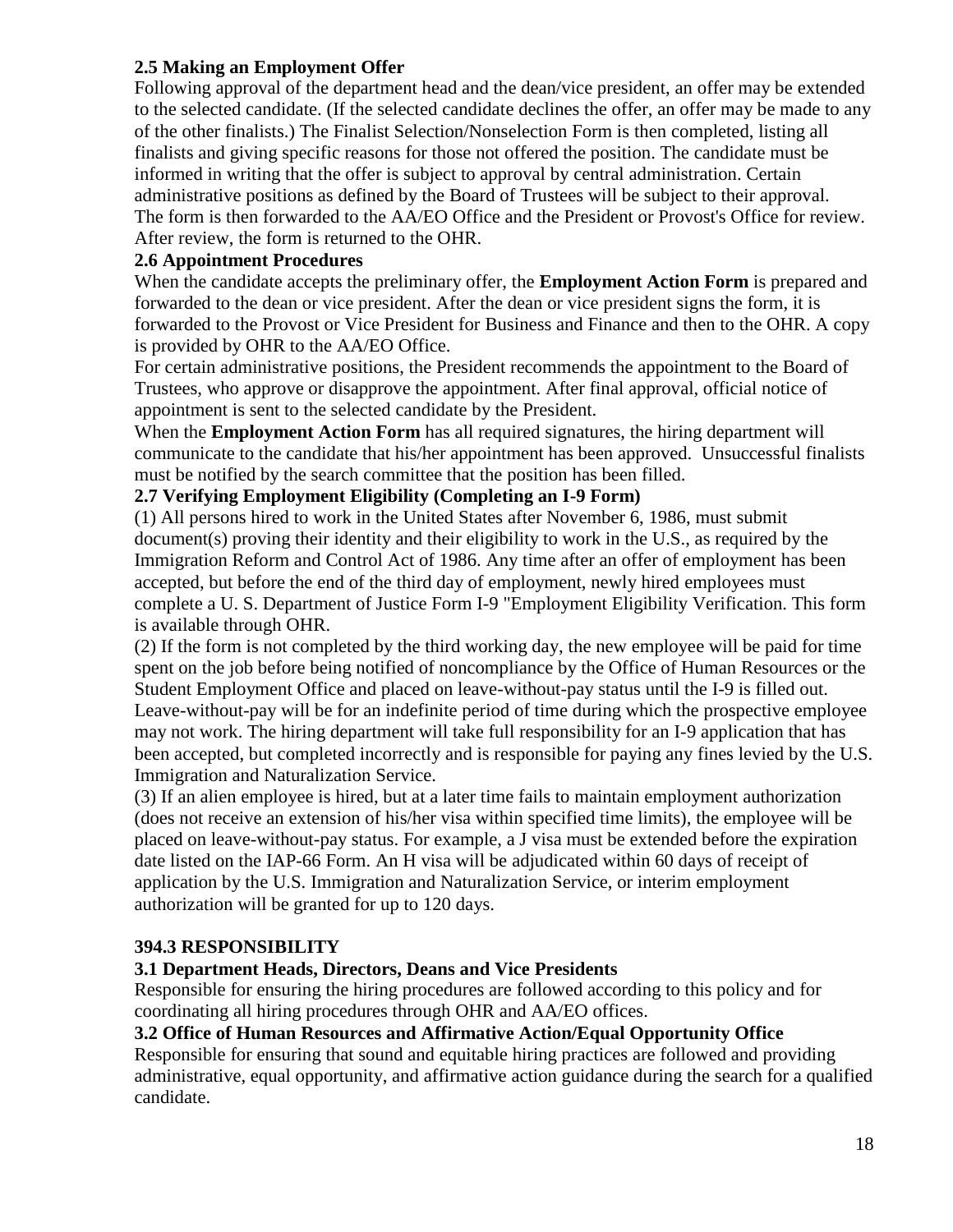**Objective 2 -** Maintain regular recruitment contacts with many groups, i.e. predominantly minority groups, women's groups, schools, colleges, and organizations.

Recruitment contacts are maintained for many groups. Mailing lists of organizations with large numbers of minority and women graduates/student/client/clients, as well as those who deal with veterans and people with disabilities are maintained. Recruitment letters are provided to these institutions and announcements are provided in national, federal, and state recruitment information banks.

**Objective 3 -** Utah State University is committed to providing comparability in salaries, if any salary differentials exist based on race, color, national origin, sex, religion, age, or disability a remediation process will be employed.

Institutional workforce analyses are conducted periodically with all Utah State University entities. Job families are designated and analyzed. Utilization analysis of both females and minorities is conducted and matched against utilization analysis goals by Utah State University units.

**Objective 4 -** Utah State University will analyze employee awards systems to ensure fairness and equity in consideration and awards.

Annually Utah State University and University Extension conducts a search for programs and employees who are exemplary in meeting diversity and civil rights goals and standards. Criteria are established for the awards and open nominations are solicited from university faculty and staff. Selection of outstanding employees and programs fostering diversity and civil rights is facilitated by a committee who is aware of the depth and breadth of university programs. Awards are subsequently presented in special recognition forums of the University.

#### <span id="page-18-0"></span>Objective 2 – Filing AA/EO Complaints

a. Utah State University policy provides for a fair and impartial processing of complaints of discrimination. The University is committed to providing an environment free from harassment and other forms of discrimination based on race, color, religion, sex, national origin, age (40 and older), disability, or veteran's status. USU also prohibits discrimination on the basis of sexual orientation in employment and academic related practices and decisions. This policy is in accordance with applicable federal, state, and local laws, orders and policies, which include, but are not limited to: Titles VI and VII of the Civil Rights Act of 1964; Title IX of the Educational Amendments of 1972; Sections 503 and 504 of the Rehabilitation Act of 1973; the Americans with Disabilities Act; Vietnam Era Veterans' Readjustment Assistance Act of 1974; Executive Order 11246 (as amended); the State of Utah Anti-Discrimination Act; and others as applicable. Utah State University employees and student/client/clients cannot, because of race, color, religion, sex, national origin, age, disability, veteran's status, refuse to hire; discharge; promote; demote; terminate; discriminate in compensation; or discriminate regarding terms, privileges, or conditions of employment*,* against any person otherwise qualified. Employees and student/extension client also cannot discriminate in the classroom, residential halls, or in on/off-campus USU-sponsored events and activities.

#### **Filing a Complaint**

(1) Any USU employee, job applicant, or student/extension client who feels he or she may have been the victim of discrimination, unfair employment practice, or sexual harassment may file a complaint with the Director of Equal Employment CSREES, USDA 1400 Independence Ave., SW., Stop 2296, Washington, DC 20250-2296, or Vice President Extension and Agriculture, 4900 Old Main Hill, Utah State University, Logan, Utah 84321- 4900 or Affirmative Action/Equal Opportunity (AA/EO) Office, Old Main Room 161, UMC 1475, Utah State University, Logan, Utah 84322-1475 within 180 calendar days of the last alleged occurrence.

(a) Alleged incidences of harassment or discrimination occurring outside the complaint timeline also should be brought to the attention of the AA/EO Office for review.

(b) Complaints may be filed with the Utah Anti-Discrimination Department (UADD) in Salt Lake City, or the Equal Employment Opportunity Commission (EEOC) with regional offices in Phoenix, Arizona. Statutory time limitations will be provided by these organizations.

(2) The complaint is discussed by the complainant (employee, student/client/clients, job applicant) and the AA/EO Director. If the information given by the complainant is sufficient to establish that a potential violation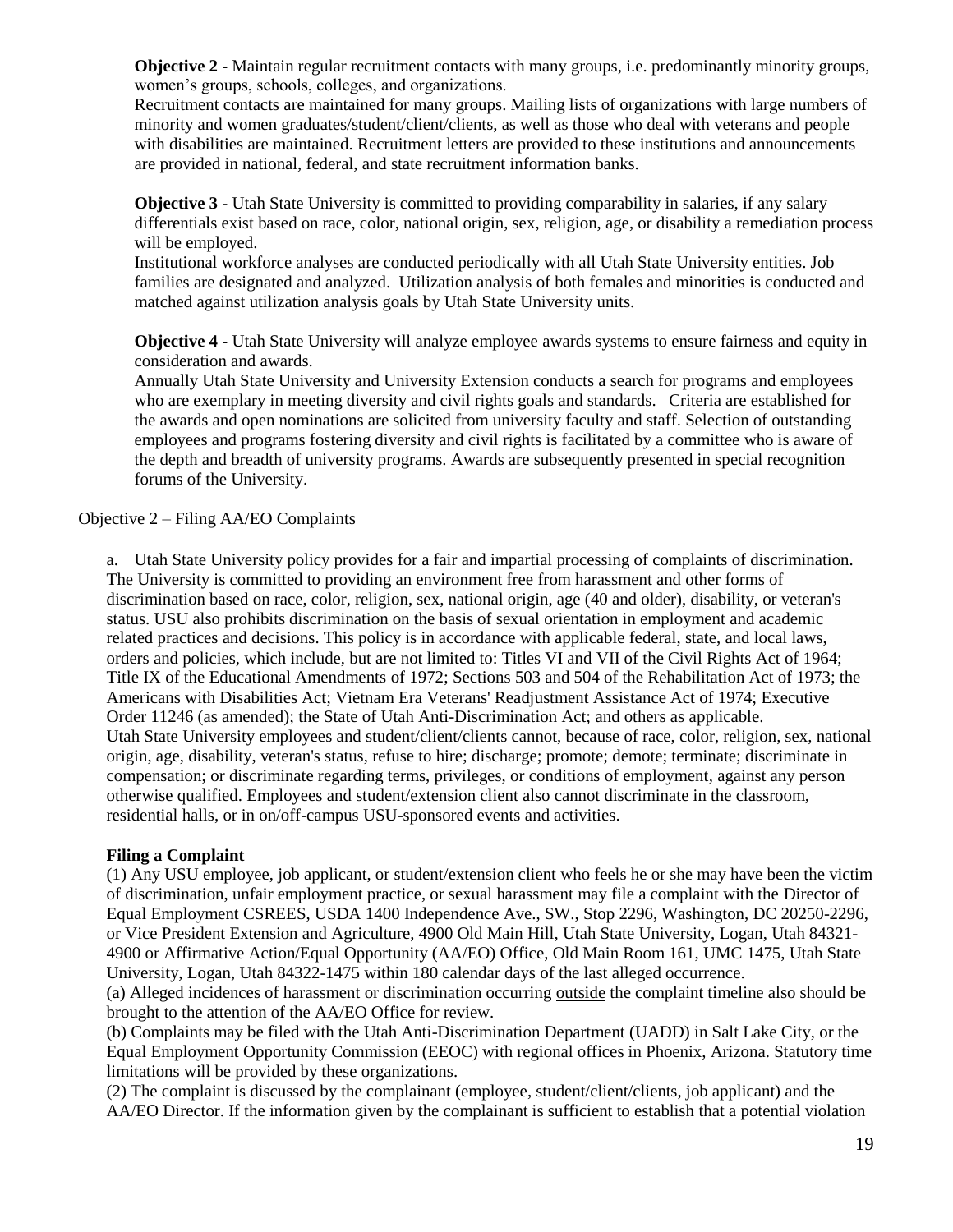of the law has occurred, the AA/EO Director will explain what options are available to address the alleged violation. The complainant will then fill out, sign, and date a written complaint form outlining the issues, facts, and circumstances surrounding the alleged discrimination/harassment.

(a) A complaint is an allegation of discrimination/harassment. The purpose of investigating is to determine if discrimination/harassment has occurred. The AA/EO staff is committed to objectivity, reasoned thoughtfulness, and common sense in collecting and analyzing all available facts pertinent to each investigation. It is understood that no two sets of facts or situations are the same, and each investigation is conducted in an atmosphere of open-mindedness and fairness to all parties.

(b) If information is brought to the AA/EO Office and the person alleging discrimination/harassment chooses not to file a complaint, the AA/EO Office may file a complaint if there is sufficient reason to believe that discrimination/harassment has occurred.

(3) An inquiry/investigation is conducted and completed by the AA/EO Director within 35 calendar days of filing the complaint. The purpose of the inquiry/investigation is to gather the facts and substantiate or refute the complaint. The inquiry/investigation may include some or all of the following: collecting documents related to the case, interviewing persons having knowledge of the incident(s), or documenting the findings.

(a) Due to the damage that could result to the career and reputation of any person falsely accused of discrimination/harassment, all inquiries/investigations and hearings surrounding such matters will be designed, to the maximum extent possible, to protect the privacy of and minimize suspicion toward the accused, as well as the complainant.

(b) Retaliation against an individual who has made a complaint or has in any way participated in an inquiry/investigation is prohibited.

(c) An investigation report is sent to the appropriate supervisor (typically a dean or vice president). For faculty, in cases of a substantiated charge of discrimination/harassment, the dean or vice president must follow the procedures set for imposing sanctions (see policy 407).

#### **Appealing a Decision**

(1) If the complainant or respondent is not satisfied with the outcome of the inquiry/investigation, he/she has the right to file a written appeal outlining the specific issues, facts, or circumstances being appealed, to the Affirmative Action Appeals Committee (AAAC) within 10 calendar days of the announcement of the outcome of the AA/EO inquiry/investigation. This committee is selected by the President from the Affirmative Action Advisory Council.

(2) The AAAC will conduct a closed hearing limited to complainant, respondent, witnesses, and appropriate staff personnel (i.e., staff from the AA/EO Office, the Office of Human Resources and the University Assistant Attorney General) to examine the specific issues being appealed. The AAAC will present a written report of its findings, conclusions, and recommendations to the President of the University within 45 calendar days of filing the appeal.

(3) The President will review the recommendations of the AAAC and may accept or modify them. The decision of the President is final.

#### **Use of Informal Methods**

Nothing in this procedure should preclude using informal methods of compromise or settlement of disputes which are mutually agreeable to the interested parties.

# <span id="page-19-0"></span>**Area VII - Administrative Oversight for the Performance Plan**

<span id="page-19-1"></span>Objective  $1 -$ Civil Rights Staffing

Identify persons having the responsibility for lead staff for civil rights indicating the area(s) they represent and breadth of their responsibility; administrative sign-off authority for civil rights; and data preparation responsibility staff.

#### *a. Kenneth White, Director*

Directs overall system-wide policy and makes decisions relative to civil rights compliance and implementation in program and employment. Informs faculty and staff about civil rights and affirmative action requirements.